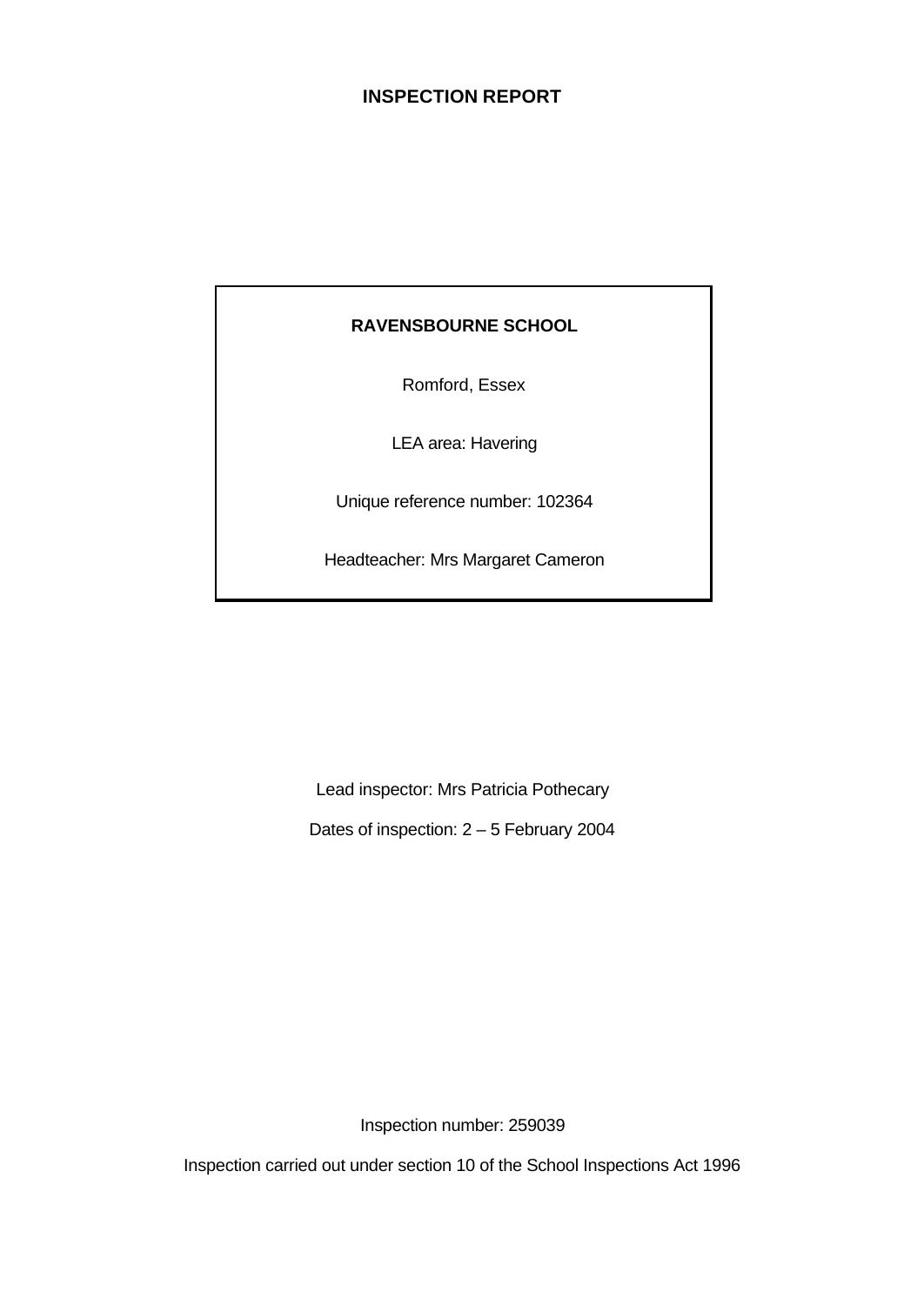© Crown copyright 2004

This report may be reproduced in whole or in part for non-commercial educational purposes, provided that all extracts quoted are reproduced verbatim without adaptation and on condition that the source and date thereof are stated.

Further copies of this report are obtainable from the school. Under the School Inspections Act 1996, the school must provide a copy of this report and/or its summary free of charge to certain categories of people. A charge not exceeding the full cost of reproduction may be made for any other copies supplied.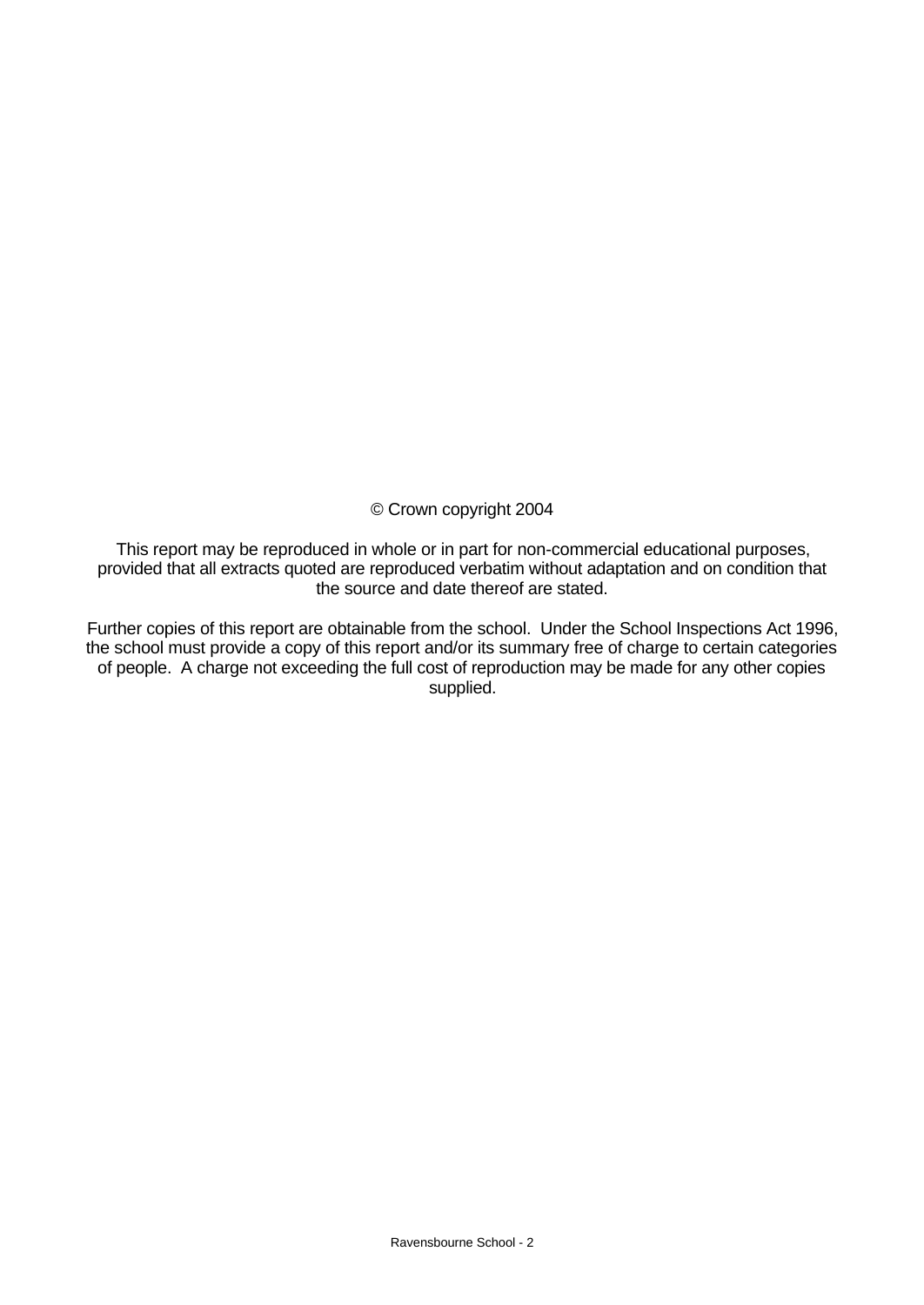# **INFORMATION ABOUT THE SCHOOL**

| Type of school:              | Special                                                                             |
|------------------------------|-------------------------------------------------------------------------------------|
| School category:             | Community special                                                                   |
| Age range of pupils:         | 2 to 19 years                                                                       |
| Gender of pupils:            | <b>Mixed</b>                                                                        |
| Number on roll <sup>.</sup>  | 98                                                                                  |
| School address:              | <b>Neave Crescent</b><br>Faringdon Avenue<br><b>Harold Hill</b><br>Romford<br>Essex |
| Postcode:                    | RM38HN                                                                              |
| Telephone number:            | 01708 341800                                                                        |
| Fax number:                  | 01708 371848                                                                        |
| Appropriate authority:       | Local education authority                                                           |
| Name of chair of governors:  | Mrs Pamela Coles                                                                    |
| Date of previous inspection: | 14 September 1998                                                                   |

# **CHARACTERISTICS OF THE SCHOOL**

Ravensbourne is a community day special school for 90 girls and boys aged 2 – 19 years. There are currently 98 pupils on roll. Most pupils are of white British origin and there are 9 pupils from 7 other ethnic groups. Only one pupil has English as a second language at an early stage of acquisition. Forty-one pupils have severe learning difficulties (SLD) and 57 have profound and multiple learning difficulties (PMLD). There is a small class of 5 primary pupils with autism who are taught separately. The school has very small numbers of pupils in some age groups, and large variations in ability between pupils of different ages. There is a balance of pupils with severe learning difficulties (SLD) and profound and multiple learning difficulties (PMLD) aged 5 to 11 years, but pupils aged 11 to 16 years are mainly those with PMLD. In 2002, 15 pupils were eligible for free school meals, which is low compared to similar schools. There are 18 pupils in public care, which is high. The school has received the Activemark award 2002 and Investors in People 1999. The school is subject to re-organisation proposals to become part of an inclusive complex of new schools.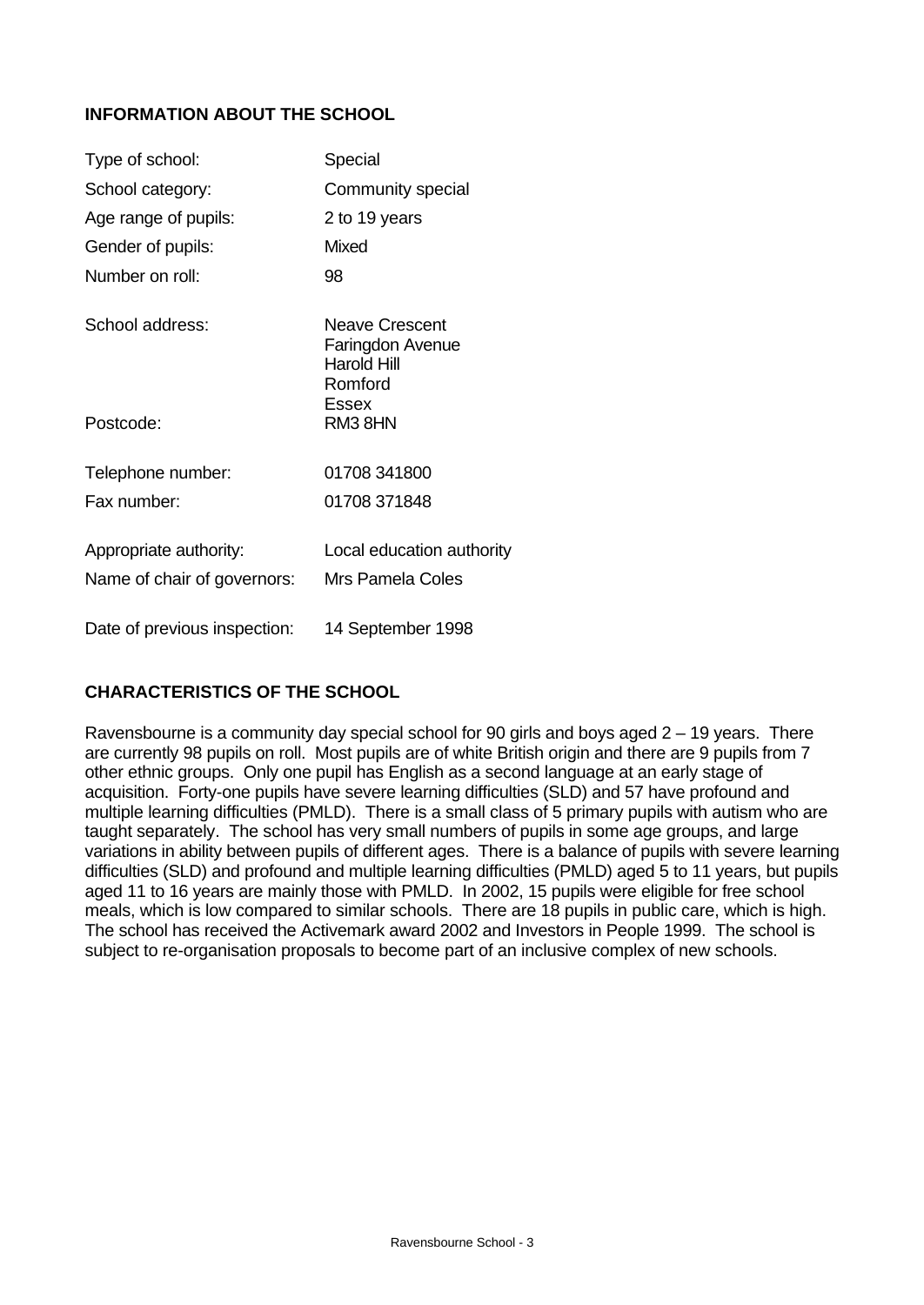# **INFORMATION ABOUT THE INSPECTION TEAM**

| Members of the inspection team |                       |                | <b>Subject responsibilities</b>             |
|--------------------------------|-----------------------|----------------|---------------------------------------------|
| 21765                          | Patricia Pothecary    | Lead inspector | <b>Mathematics</b>                          |
|                                |                       |                | Geography                                   |
|                                |                       |                | History                                     |
|                                |                       |                | French                                      |
| 9619                           | <b>Robert Miller</b>  | Lay inspector  |                                             |
| 23411                          | John Baker            | Team inspector | English                                     |
|                                |                       |                | Art                                         |
|                                |                       |                | Religious education                         |
|                                |                       |                | Personal and social education               |
|                                |                       |                | English as an additional language           |
|                                |                       |                | Special educational needs                   |
| 8056                           | <b>Howard Probert</b> | Team inspector | Science                                     |
|                                |                       |                | <b>Music</b>                                |
|                                |                       |                | Physical education                          |
|                                |                       |                | Foundation stage                            |
| 19413                          | <b>Frank Price</b>    | Team inspector | Information and communication<br>technology |
|                                |                       |                | Citizenship                                 |
|                                |                       |                | Design and technology                       |
|                                |                       |                | Post sixteen provision                      |

The inspection contractor was:

Cambridge Education Associates

Demeter House Station Road **Cambridge** CB1 2RS

Any concerns or complaints about the inspection or the report should be made initially to the inspection contractor. The procedures are set out in the leaflet *'Complaining about Ofsted Inspections'*, which is available from Ofsted Publications Centre (telephone 07002 637833) or Ofsted's website (www.ofsted.gov.uk).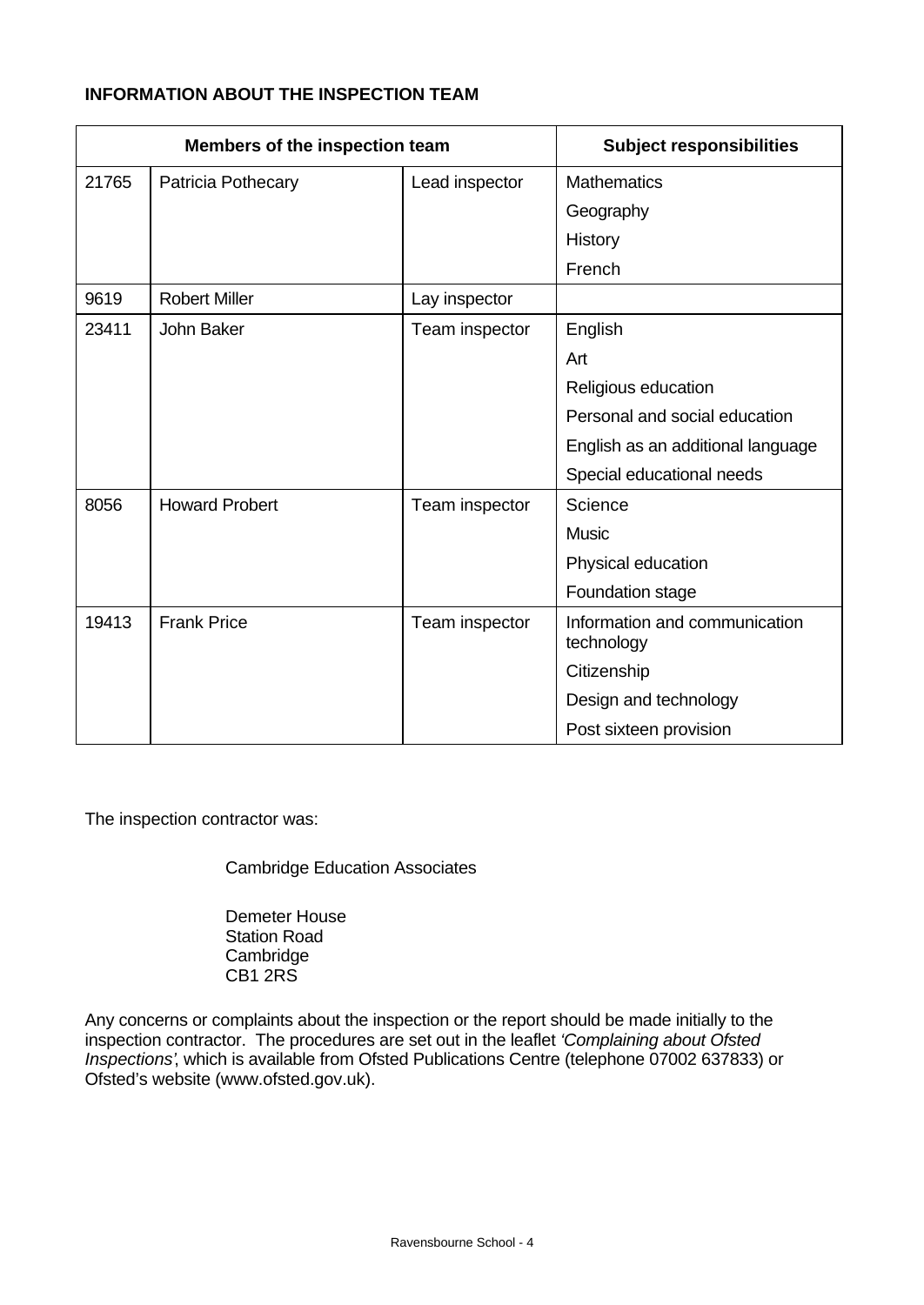# **REPORT CONTENTS**

|                                                                                                                                    | Page |
|------------------------------------------------------------------------------------------------------------------------------------|------|
| PART A: SUMMARY OF THE REPORT                                                                                                      | 6    |
| <b>PART B: COMMENTARY ON THE MAIN INSPECTION FINDINGS</b>                                                                          |      |
| <b>STANDARDS ACHIEVED BY PUPILS</b>                                                                                                | 8    |
| Standards achieved in areas of learning, subjects and courses                                                                      |      |
| Pupils' attitudes, values and other personal qualities                                                                             |      |
| <b>QUALITY OF EDUCATION PROVIDED BY THE SCHOOL</b>                                                                                 | 10   |
| Teaching and learning<br>The curriculum<br>Care, guidance and support<br>Partnership with parents, other schools and the community |      |
| <b>LEADERSHIP AND MANAGEMENT</b>                                                                                                   | 15   |
| PART C: THE QUALITY OF EDUCATION IN AREAS OF LEARNING AND<br><b>SUBJECTS</b>                                                       | 17   |
| <b>AREAS OF LEARNING IN THE FOUNDATION STAGE</b>                                                                                   |      |
| <b>SUBJECTS IN KEY STAGES 1, 2, 3 AND 4</b>                                                                                        |      |
| <b>SUBJECTS AND COURSES IN THE SIXTH FORM</b><br>(FURTHER EDUCATION CENTRE)                                                        |      |
| PART D: SUMMARY OF THE MAIN INSPECTION JUDGEMENTS                                                                                  | 30   |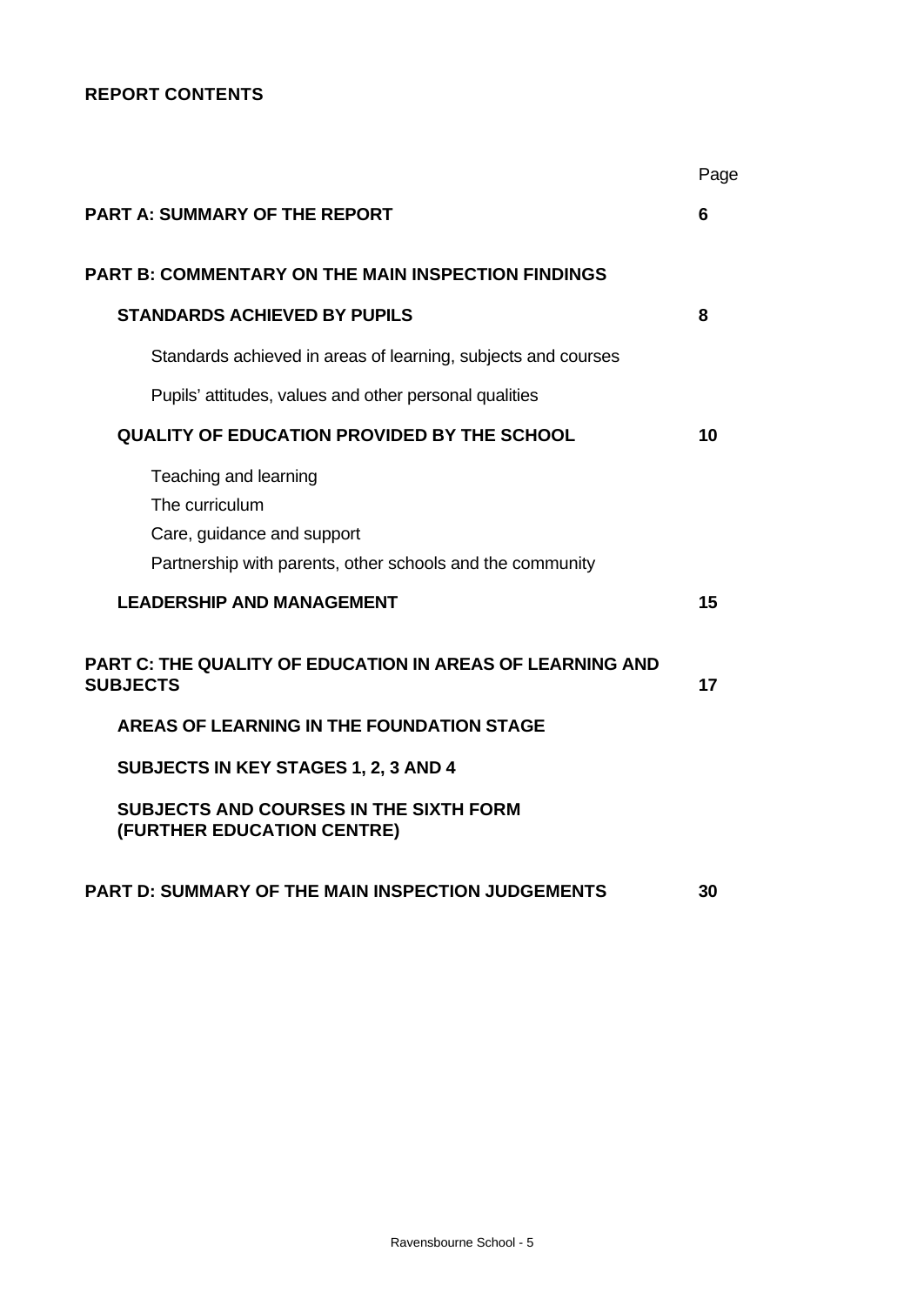# **PART A: SUMMARY OF THE REPORT**

# **OVERALL EVALUATION**

**Ravensbourne is a smoothly run and popular school, which offers satisfactory overall provision with many strengths.** Pupils make satisfactory and often good progress, because teaching is good overall. Levels of care are high and leadership, management and value for money are satisfactory.

The school's main strengths and weaknesses are:

- Pupils achieve well in English and communication, their personal and social development, art, drama, music and physical education.
- The Teaching of National Curriculum subjects is good overall and consistently good for pupils aged 7 to 11, in the foundation stage and the Further Education Centre.
- There are significant weaknesses in the way the curriculum is planned, organised, timetabled, led and managed, leading to underachievement in several subjects and classes, despite good overall teaching.
- Strategic planning for future school development is good and appropriate.
- Pupils' attitudes, behaviour and the quality of their relationships with staff and each other are good, helping them to learn and become more independent.
- The quality of care is good and the new system for setting and recording individual targets in each subject is very good.
- Links with parents and other schools are good and with the community, very good.
- The environment and accommodation for the special class for pupils with autism are unsatisfactory and pupils' learning is hindered as a result.

Improvement since the last inspection is satisfactory. There have been a large number of improvements: in accommodation, the quality of teaching, pupils' attitudes, the curriculum and other aspects, such as improved provision for pupils' cultural development and assessment. All of the previous issues have been addressed, but some connected with the curriculum, particularly the time allocated to each subject, have not been addressed sufficiently well and still remain as issues.

### **STANDARDS ACHIEVED**

| Pupils' achievement at | in relation to individual targets in: |                               |  |  |  |
|------------------------|---------------------------------------|-------------------------------|--|--|--|
| the end of:            | Subjects of the curriculum            | personal and social education |  |  |  |
| Year 11                | Satisfactory                          | Good                          |  |  |  |

*Inspectors make judgements in the range: excellent; very good; good; satisfactory; unsatisfactory; poor; very poor.*

**Pupils achieve to a satisfactory level** from age 5 to 16 and well in the foundation stage and in the Further Education Centre**.** This is the same for all pupils regardless of ability, gender, their particular special educational need or ethnicity. In English pupils achieve well, particularly in communication and speaking and listening skills, which are fostered in all subjects. Pupils show satisfactory achievement in mathematics, science and information and communication technology. Achievements in personal, social and health education, drama, art, physical education and music are good. Several pupils, who achieve sufficiently well, successfully move on to other schools, including mainstream education.

# **Pupils' personal qualities, including their spiritual, moral, social and cultural development**

**are good.** Pupils' attitudes are also good and this helps them to learn well in lessons. Behaviour is consistently good and pupils show consideration and respect for others. One or two pupils with autism from the special class successfully move into the main school each year as they are helped to become more sociable. Attendance is also good. Pupils are able to become independent through careful planning of extra responsibilities as well as good communication and mobility programmes.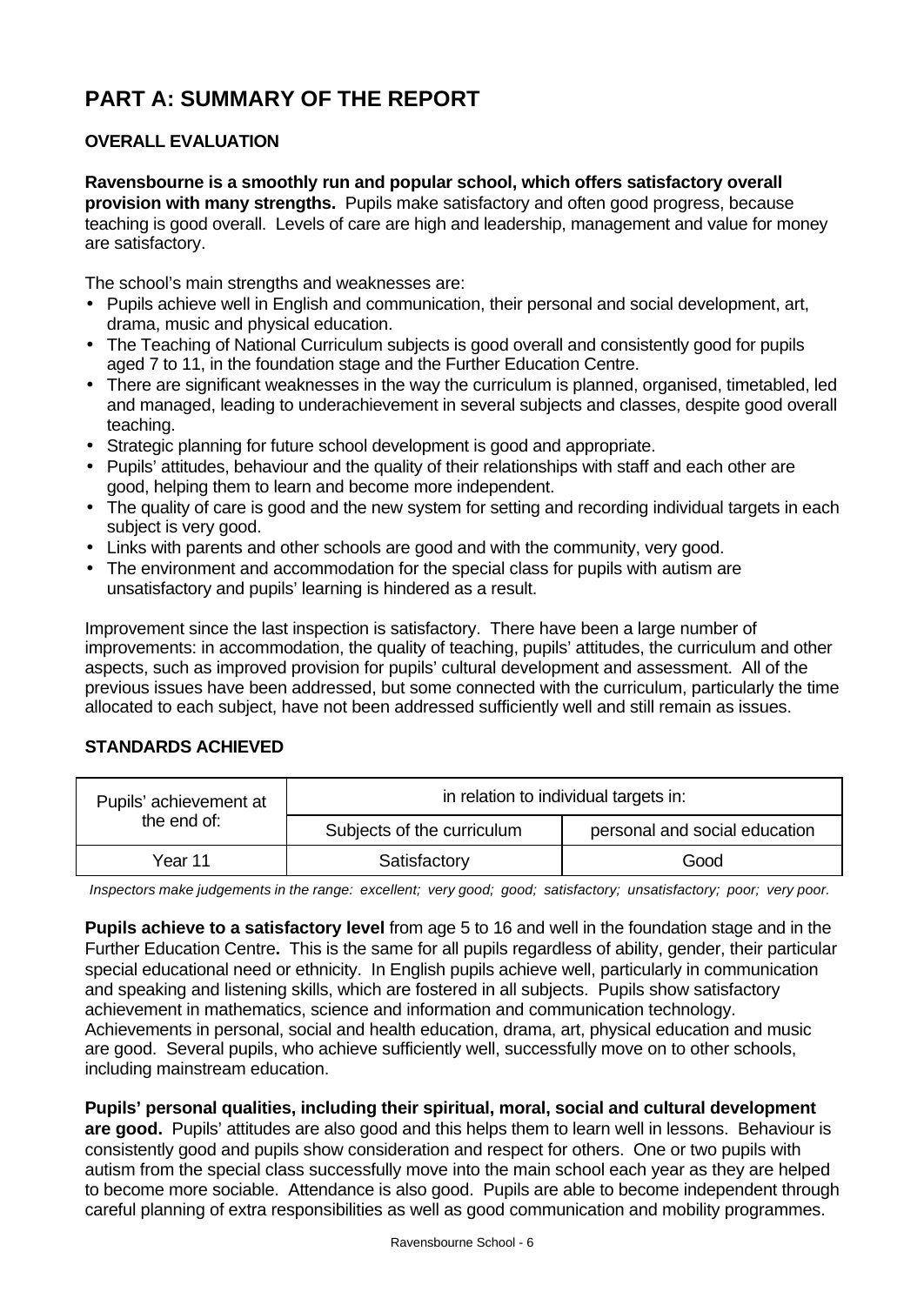# **QUALITY OF EDUCATION**

**The quality of education provided by the school is satisfactory. The quality of teaching and learning is good** in most subjects, including English, mathematics and science. Teaching and learning are also good overall in the Foundation Stage, for pupils aged 7-11, in the performing arts and physical education and for pupils in the Further Education Centre. Teaching and learning in classes for pupils aged 11-16 are satisfactory rather than good. Teachers and teaching assistants understand the pupils' individual learning needs very well, which helps them to make work appropriate. Communication is fostered carefully to help pupils understand and make their wishes known. Relationships in the classroom are of a high quality so that pupils feel confident and want to work hard. The lack of detailed planning for clear lesson outcomes means that the quality of teaching is inconsistent and so learning is slowed in several lessons. The quality of the curriculum is satisfactory. The Foundation Stage, the Further Education Centre and performing arts curricula are good. There are good links with parents and carers and good opportunities for extra-curricular activities. However, because planning lacks detail, there is a marked difference in the quality of teaching and learning between one class and another. In addition, the time allowed for each subject varies considerably between classes, so that, although teaching is usually good, pupils do not achieve as much as they could if more time were spent learning about subjects of the National Curriculum. The accommodation for pupils with autism is unsatisfactory and provides a difficult environment for teaching them. School staff provide good levels of care and guidance, especially considering the severe medical needs of many pupils. Links with other schools and colleges are good and developing well.

### **LEADERSHIP AND MANAGEMENT**

**Leadership and management of the school are satisfactory.** The headteacher and deputy headteacher, supported by the curriculum team, are effective in identifying the key priorities for the school and communicating well with parents and the outside community. The school runs smoothly. However, the direction to improve the curriculum is weak and has led to big variations in quality, especially in the amount of time pupils spend actively learning. School management is satisfactory with well-established management of performance but insufficient involvement of key staff and no clear leadership team to drive improvement. Governance is satisfactory and improving and is well placed to help the school move forward.

# **PARENTS' AND PUPILS' VIEWS OF THE SCHOOL**

The majority of parents are satisfied with the school, especially the quality of teaching, the care shown to pupils and the fact that their children enjoy school. However a minority express concerns about the quality of provision in one or two classes. The majority feel that they are kept well informed about their child's progress. Parents' views are supported by the inspection findings. The majority of pupils enjoy school, feel that they are achieving well and think that school helps them to learn well.

### **IMPROVEMENTS NEEDED**

The most important things the school should do to improve are:

- Improve the curriculum to raise standards further by:
	- $\triangleright$  Improving subject planning, especially for pupils aged 11 to 16 years.
	- $\triangleright$  Developing a more consistent system for timetabling which increases and sets the time given to subjects of the National Curriculum for each class group.
	- $\triangleright$  Ensuring that the use of set lesson time is more efficient to increase the amount of purposeful activity and taught time throughout the day.
	- $\triangleright$  Improving leadership, direction and management of the curriculum throughout the school.
	- $\triangleright$  Upgrading the environment and accommodation for pupils with autism to better suit their additional special educational needs.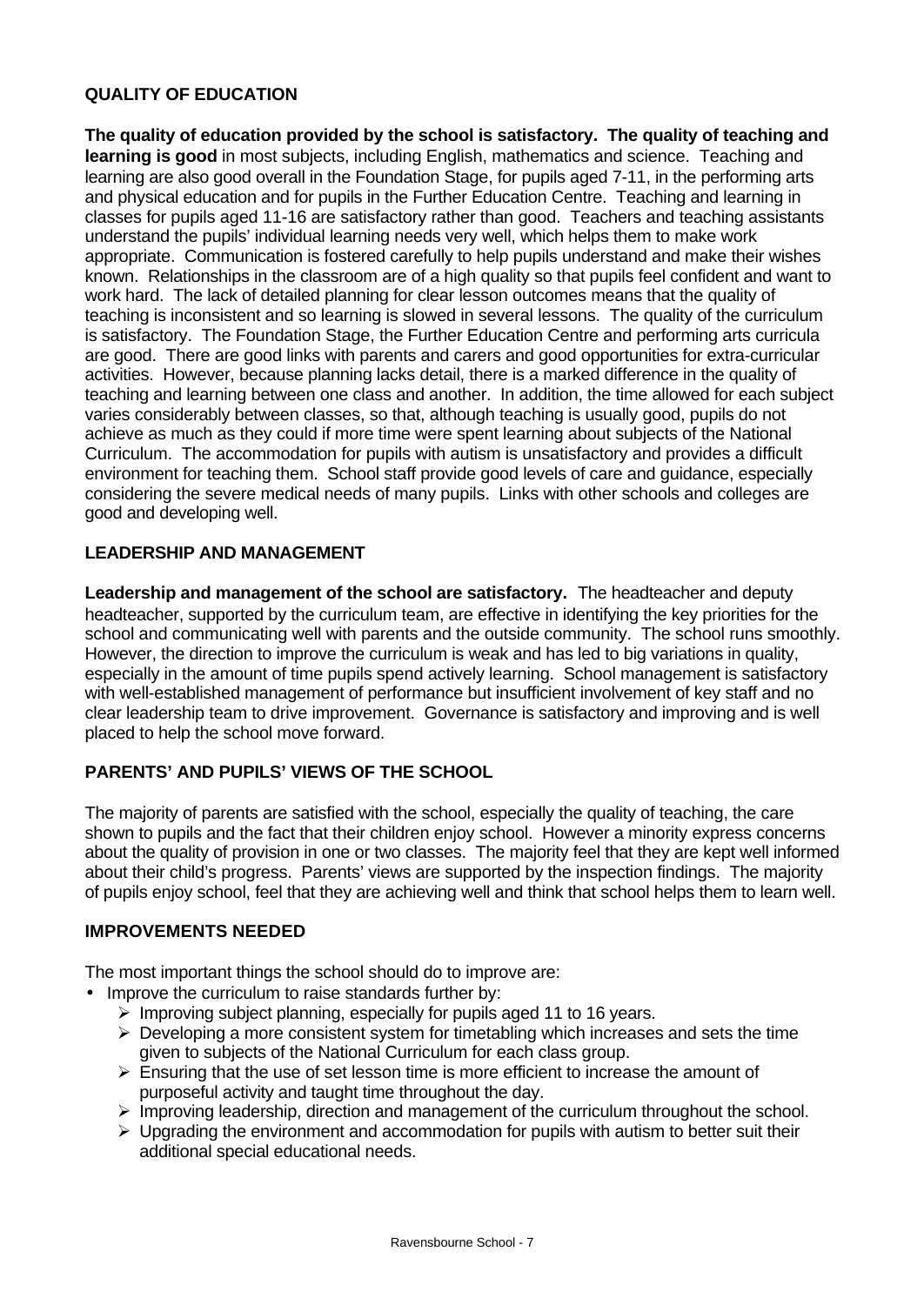# **PART B: COMMENTARY ON THE INSPECTION FINDINGS**

# **STANDARDS ACHIEVED BY PUPILS**

# **Standards achieved in areas of learning, subjects and courses**

Overall achievement is satisfactory. Achievement is good in the foundation stage, for pupils in the Further Education Centre and in English, art, physical education, drama and music throughout the school.

### **Main strengths and weaknesses**

- Pupils achieve well in relation to their individual education plan targets.
- Pupils of all ages achieve well in English and communication, which are fostered carefully in all activities and lessons.
- Pupils are helped to develop a good understanding of personal, social and health issues.
- Achievement in the performing arts and physical education is a strength of the school.
- There is considerable inconsistency in the quality of achievement in lessons. Pupils aged 7 to 11 years often achieve well, but lower attaining pupils aged 14 to 16 and those with autism rarely achieve better than a satisfactory level in National Curriculum subjects.
- Teaching time for all subjects but English is too limited and this reduces pupils' achievements in the long term.

- 1. Differences in the balance of pupils' abilities and the fact that the most able pupils successfully and regularly move on to other schools make comparisons between age groups unreliable. The school sets whole school targets based on the performance of individual pupils. These data show that pupils achieve between 60% and 80% of their individual targets, which is good. There is no significant difference in the performance of different groups, such as girls and boys or pupils who are looked after in public care.
- 2. Children in the foundation stage achieve well in all the areas of learning and very well in their mathematical and physical development. This reflects high quality organisation and teaching.
- 3. Achievement is satisfactory for all pupils aged 5 to 16 years. The main findings show that, in most lessons, pupils achieve well but achievement over time is satisfactory. In English and personal and social education, pupils are helped to achieve well for several reasons; teaching in lessons is of a consistently high quality, management has focused on communication and personal development and staff ensure that pupils' personal and communication targets are paramount in all activities throughout the day.
- 4. There is exciting work in art, drama, physical education and music, which means that pupils achieve well overall in these subjects. The decision to bring in high quality specialists for music therapy, art and drama has contributed to the good achievement in these areas.
- 5. The reason that achievement is satisfactory rather than good over time is due to weak curriculum organisation and management, so that pupils do not have enough time spent in learning within the subject areas. This finding includes satisfactory progress in the core subjects of mathematics, science and information and communication technology.
- 6. Although achievement in lessons is good overall, it is satisfactory for two special groups. Pupils with autism achieve to a satisfactory level, but the unsatisfactory quality of their accommodation and environment and the weaknesses in curriculum planning, mean that achievement in lessons is rarely better than satisfactory. However, achievement in their personal and social development is good and reflects the careful and specialised work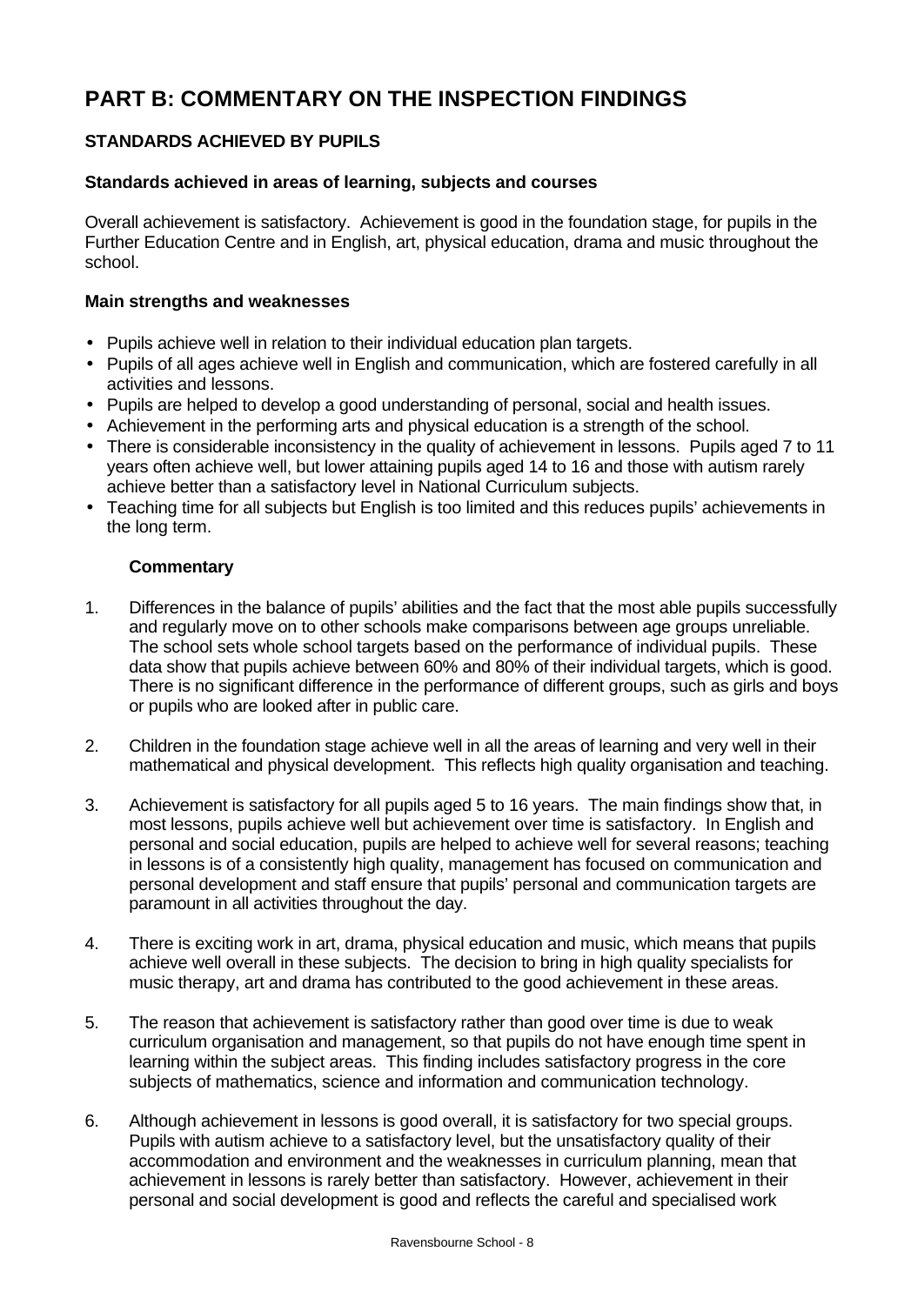undertaken by the well-qualified staff. This has enabled several pupils to improve sufficiently to move into the main part of the school. The other group are pupils with PMLD aged 14-16 years. Their achievement is usually satisfactory rather than good in lessons due to a lack of sharply focused teaching, limitations in the role of subject leaders in developing teaching and an inconsistent whole school approach to setting of the timetable.

7. Pupils in the Further Education Centre achieve well overall. They achieve well in a range of subjects and activities, which are suited to their age, largely due to good planning and teaching.

#### **Pupils' attitudes, values and other personal qualities**

Pupils' attitudes, behaviour and personal development are good. Pupils' moral, social, cultural and spiritual development is also good. Attendance is good and punctuality is satisfactory.

#### **Main strengths and weaknesses**

- Pupils' attitudes to learning and the values they hold enable them and others to learn well in class and to enjoy school.
- Pupils' relationships with adults and each other are good. This is reflected in the good behaviour in lessons.
- Lessons are not always able to start on time because of the late arrival of the transport with some pupils.
- The school plans effectively to ensure that pupils gain wide experience in developing their spiritual, moral, social and cultural understanding.

#### **Commentary**

8. The rate of attendance is above that of similar schools nationally. This is an improvement on the previous inspection and the school, with good support from parents, works effectively to achieve this result. The authorised levels of absence are well below that of similar schools nationally. Exclusions are very low.

#### **Attendance**

### **Attendance in the latest complete reporting year (%)**

| Authorised absence |     |  | Unauthorised absence |     |  |
|--------------------|-----|--|----------------------|-----|--|
| School data        | 5.9 |  | School data<br>l.8   |     |  |
| National data      | 8.5 |  | National data        | ).5 |  |

| Authorised absence |     | Unauthorised absence |     |
|--------------------|-----|----------------------|-----|
| data               | 5.9 | School data          | 1.8 |
| I data             | 8.5 | National data        | 0.5 |

The table gives the percentage of half days (sessions) missed through absence for the latest complete reporting year.

#### **Exclusions**

#### *Ethnic background of pupils Exclusions in the last school year*

| Categories used in the Annual School Census |  | No of pupils<br>on roll |  | Number of<br>fixed period<br>exclusions | Number of<br>permanent<br>exclusions |
|---------------------------------------------|--|-------------------------|--|-----------------------------------------|--------------------------------------|
| White $-$ British                           |  | 32                      |  |                                         |                                      |

*The table gives the number of exclusions, which may be different from the number of pupils excluded.*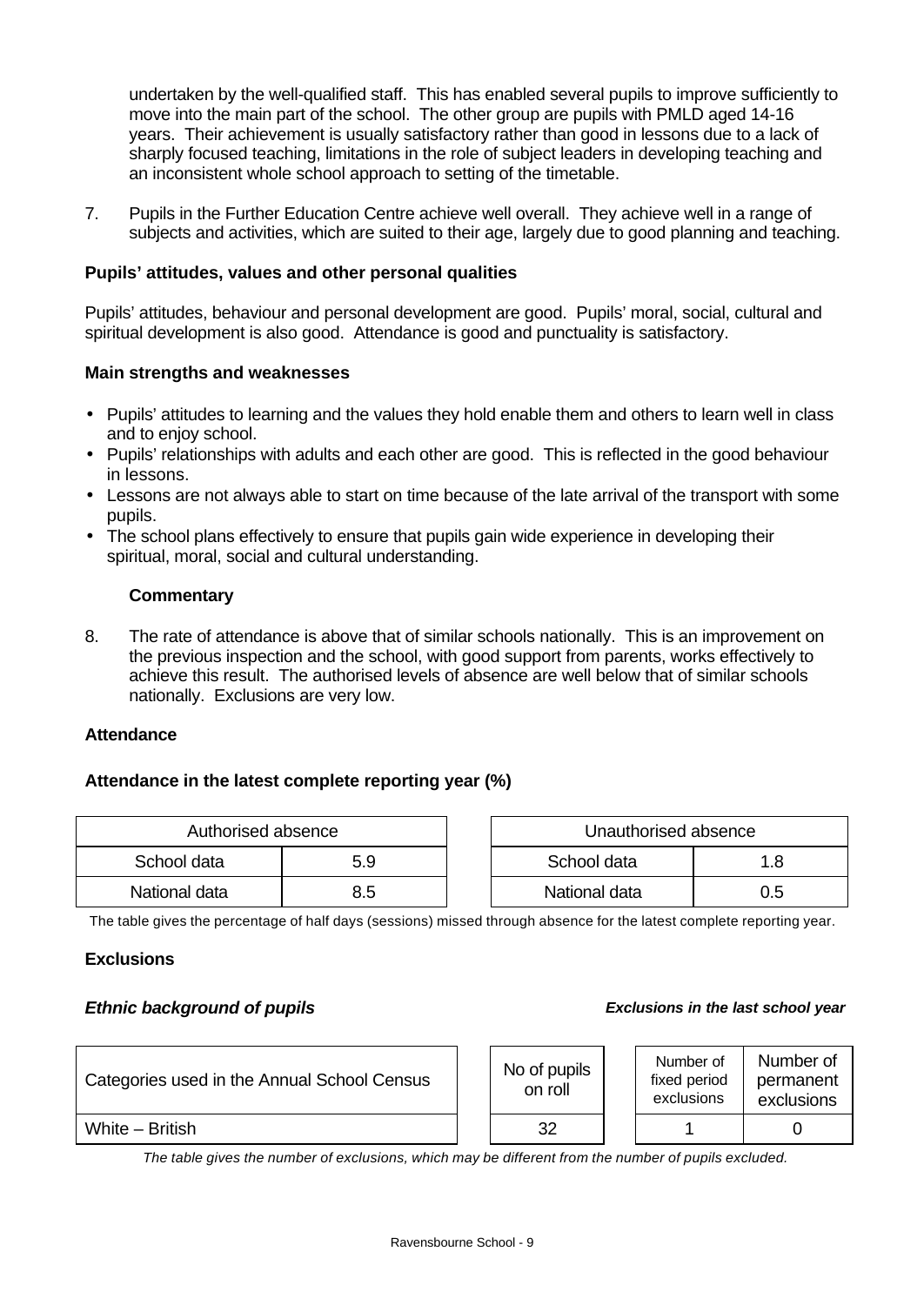- 9. As in the last inspection, transport provided for pupils sometimes arrives late. Thus the school day does not always get off to a prompt start, resulting in less time for learning.
- 10. Pupils enjoy coming to school and develop strong relationships with their peers in classes. They react positively to the many opportunities for working in classrooms and also to the social experiences in the swimming pool and electronic sensory-music room. There they gain good opportunities to communicate in a multi-sensory way. Pupils are generally well behaved and co-operative in lessons, listening to adults and following instructions because staff set high expectations for their conduct. Where pupils have behaviour plans these are carefully implemented so that the working of classes is rarely interrupted. Pupils are encouraged to take different responsibilities as they progress through the school. For example, younger pupils take class registers to the school office. Pupils in Years 10 and 11 are involved in recycling paper and shredding waste paper. Relationships within the school are constructive and adults provide good role models for the pupils. The strong focus on inclusion means that all pupils within the school feel valued and work well in harmony with one another.
- 11. Any incidents of bullying or harassment are rare and dealt with appropriately. The behaviour management policy is effective in providing a calm environment in which pupils can work and play. There is a minority of pupils whose behaviour gives cause for concern. These are dealt with very well through individual behaviour plans. Also, the reward system and certificates are linked well to pupils' individual targets for social and academic achievement. This provides good incentives for the majority of pupils to co-operate and helps to build their self-esteem. There are pupils in a few classes who are not fully motivated because teachers do not make the goal of the lesson clear and they are not sure what they are aiming for.
- 12. The provision for pupils' spiritual development is good and it is promoted well in a variety of ways, including time for reflection and excitement about the world around them in lessons. Good moral development is fostered well through clear rules and reminders of why they need to consider the needs of others. There is plenty of opportunity within and outside school for pupils to develop good social skills, visiting local amenities and helping support the community. Cultural appreciation and understanding of different ethnic groups is developed well through many subjects, especially religious education, geography, art and music.
- 13. Children in the Foundation Stage are provided with good opportunities to work towards the achievement of personal, social and emotional goals. They learn in a secure and wellstructured environment, with very good links with the parents who regularly come into school to work with the teachers and their children in both small and large groups.

# **QUALITY OF EDUCATION PROVIDED BY THE SCHOOL**

The quality of education provided by the school is satisfactory. The quality of teaching is good and leads to good learning in most lessons. The curriculum is satisfactory with several strengths but significant weaknesses.

### **Teaching and learning**

The quality of teaching is good overall.

### **Main strengths and weaknesses**

- Teaching for children in the foundation stage, for pupils aged 7 to 11 years and in the Further Education Centre is consistently good or very good and learning in lessons is always good.
- Teaching quality is inconsistent for pupils aged 5-7 with autism and for those aged 11-16 years with the most complex needs and this results in satisfactory rather than good overall achievement.
- Teaching assistants contribute substantially to the good quality of pupils' learning in lessons.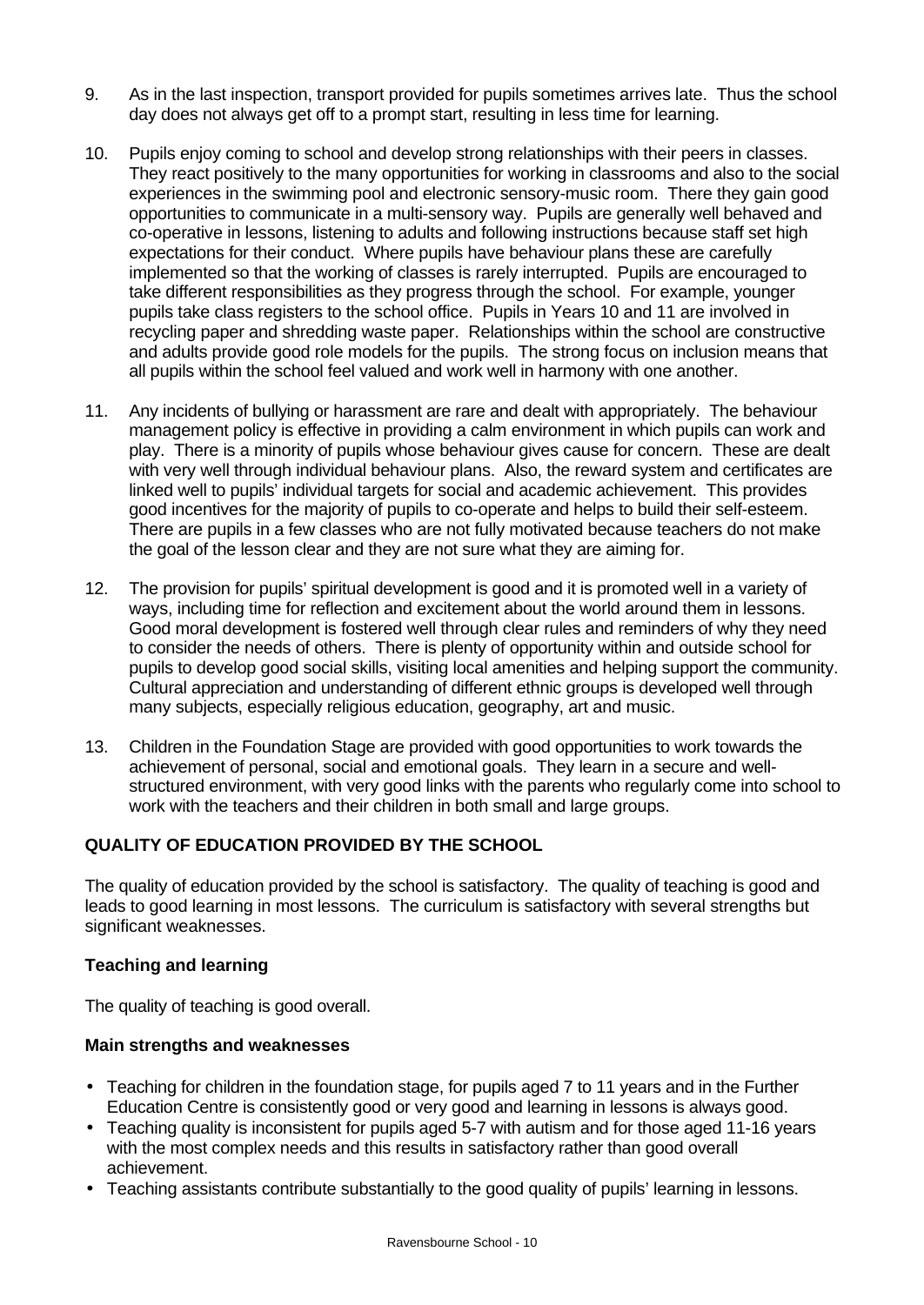- Use of symbols, signing and communication aids is particularly good in many subjects and supports pupils' understanding very well.
- Teachers know and understand the pupils very well, which helps them to match work well to a range of different individual needs.
- A lack of systematic detailed planning makes lesson objectives and learning outcomes unclear in several lessons and learning is slower as a result.
- Assessment is inconsistent. It is good for pupils' individual targets but is not well linked to what pupils are expected to learn in many lessons. This leaves teachers unclear as to what needs to be taught when they plan the next lesson.

# **Commentary**

*Summary of teaching observed during the inspection in 53 lessons*

| Excellent | Very good | Good     | Satisfactory | Unsatisfactor | Poor   | Very Poor |
|-----------|-----------|----------|--------------|---------------|--------|-----------|
| 2(4%)     | 10 (19%)  | 26 (49%) | 13 (24%)     | (2%)          | 1 (2%) |           |

*The table gives the number of lessons observed in each of the seven categories used to make judgements about lessons; figures in brackets show percentages where 30 or more lessons are seen.*

- 14. The good quality of teaching in most of the school and in the majority of subjects leads directly to a good quality of achievement and learning in lessons. This is because teachers in these lessons link the work well to individual targets, making sure that all pupils, whatever their ability or special educational need are able to learn. For these age groups lessons have clear objectives and purposeful tasks. The use of signing, symbols and communication aids is well established in lessons and helps all pupils to make their needs known, make meaningful choices and work well with others or independently where appropriate.
- 15. For pupils with autism, aged 5-7 in the special class, teaching and their learning in subjects of the National Curriculum are satisfactory rather than good, mainly because the environment and classroom are not suited to their needs. For example there are no individual working bays reserved for particular children, making it more difficult to manage them. The teachers and teaching assistants are highly trained and knowledgeable in working with pupils with autism, but there is a lack of effective short-term subject planning. This means that several of their lessons have a limited focus and finish too soon and that the predictable structure of set lessons is not well established. As a result the pupils, who have very severe behavioural difficulties, respond with more limited attention as the lesson progresses. When the pupils with autism are being taught in a less structured environment, where play and imagination are fostered, it is highly skilled and successful and these pupils make good and sometimes very good progress with their personal and social development. They also progress well in physical education and swimming. In one lesson the very good social skills being fostered meant that pupils related to each other and staff with long, friendly gazes, laughter and requests for help. For pupils aged 14 to 16 years with PMLD teaching and learning are satisfactory rather than good for similar reasons; particularly, that lesson planning is not detailed enough, lacking individual targets and lasting too long without variation.
- 16. In most lessons teaching assistants make a substantial contribution to the good learning taking place, showing skill and patience in getting the best from each individual. Where the teaching assistants are not so effective it is usually the result of weak planning to deploy them effectively.
- 17. Assessment has improved well since the last inspection and is satisfactory overall. The use of 'P' scales to measure achievement is well established. Individual pupil targets have been set in every subject for most pupils and progress in these are assessed clearly using a new and effective system, ('B' squared). This helps pupils and their parents well to understand what they need to do to make progress. However, not all teachers assess what is achieved in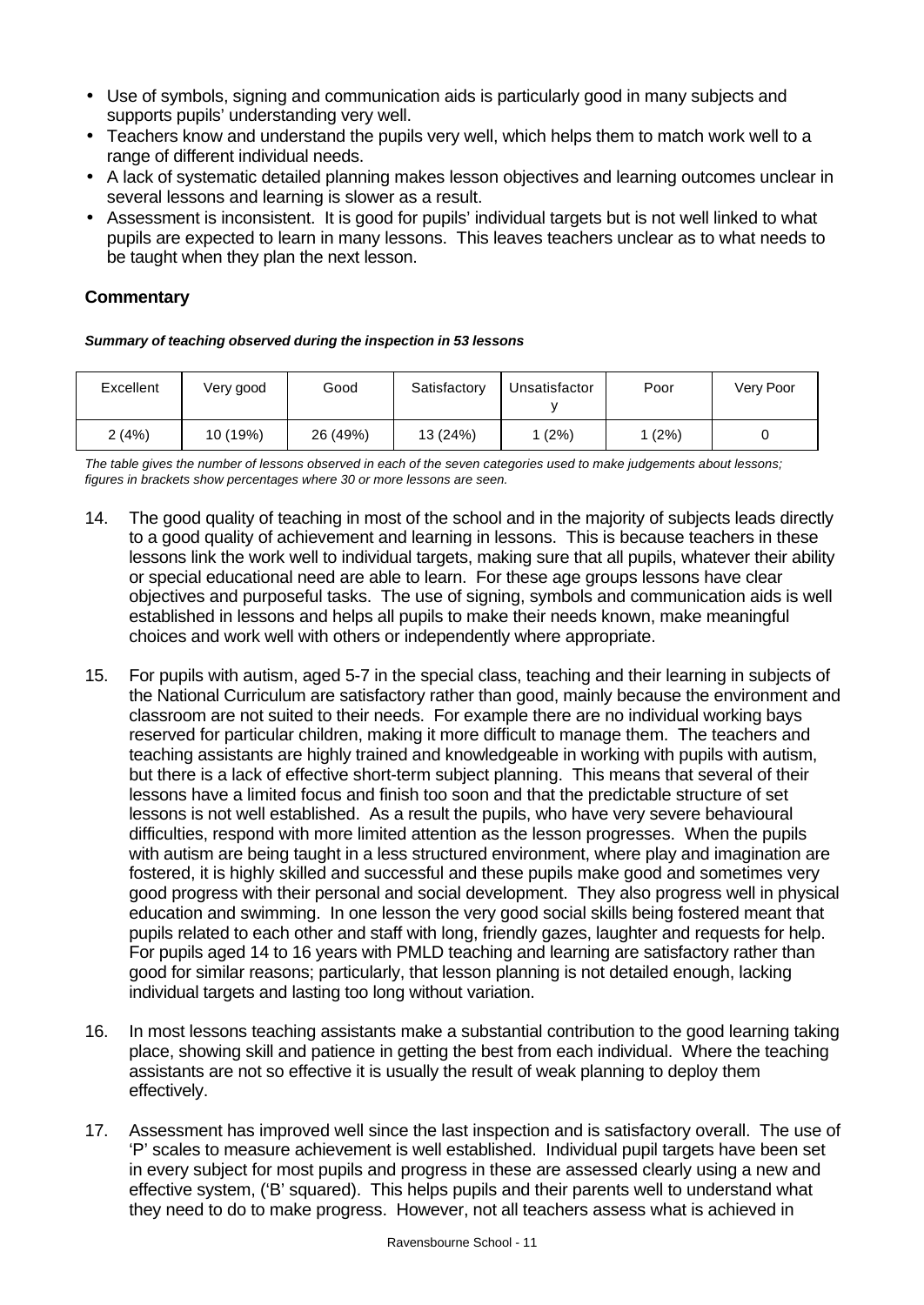each lesson systematically, simply because there are no clear individual lesson goals. The school recognises the need to make assessment of lessons more consistent so that individual pupils' learning can be taken forward more effectively.

# **The curriculum**

The curriculum is satisfactory overall. Staffing levels are good and resources and accommodation are satisfactory overall.

#### **Main strengths and weaknesses**

- The extra-curricular opportunities provided are very good.
- Physical education and the performing arts are a strength especially drama and music therapy.
- The Foundation Stage and the Further Education Centre curricula are good, providing a wide range of suitable experiences.
- Timetables are imprecise and lack consistency. In several classes they are poorly constructed and result in too little time spent on certain subjects or on learning during the day.
- External accreditation for pupils aged 14-19 is not developed.
- Planning is different for every class, which leads inconsistent quality and satisfactory rather than good overall progress.
- The environment and accommodation in the special class for pupils with autism are unsatisfactory.

- 18. The satisfactory curriculum offers a wide range of suitable courses, meets all statutory requirements and is soundly matched to all the different special educational needs of the pupils. Personal, social and health education is well developed and meets pupils' needs in an individual way. There is a strong and successful emphasis on meeting the needs of all pupils and to be fully inclusive. The curriculum offered at the Foundation Stage and in the Further Education Centre is good. It is carefully matched to pupils' particular needs and stages of school life. There is good liaison between home and school to enable consistent approaches to be used for individual pupils in the areas of personal and social development and communication strategies.
- 19. The school has achieved the Activemark award. This reflects the importance the school has attached to physical education, which has included activities such as bowling, cricket and rugby. This has served to enrich the curriculum.
- 20. The very good extra-curricular opportunities include visits to the local community such as the library, swimming pool, shops and college, which are used well to support pupils' learning. There is an impressive array of after school opportunities, such as eating out, attending the cinema, and visits to places of interest. The performing arts are a strength of the school and the Chicken Shed Drama Company has provided very good experiences for pupils from Ravensbourne and mainstream schools to work together. The school has used an outwardbound centre to provide activities such as canoeing, climbing and archery. The school has also provided holiday activities for pupils with PMLD.
- 21. Timetables lack sufficient detail, with a different style for each class. This makes it difficult for teachers and school managers to monitor what is being taught over time. In some classes timetables are poorly constructed. For example, English, although usually well timetabled, takes place in one class mainly on a single day and is not spread across the week. Pupils have access to a wide range of experiences but these are not well balanced, so, in a few classes, important subjects such as mathematics, science and information and communication technology are not allocated enough time. This adversely affects pupils'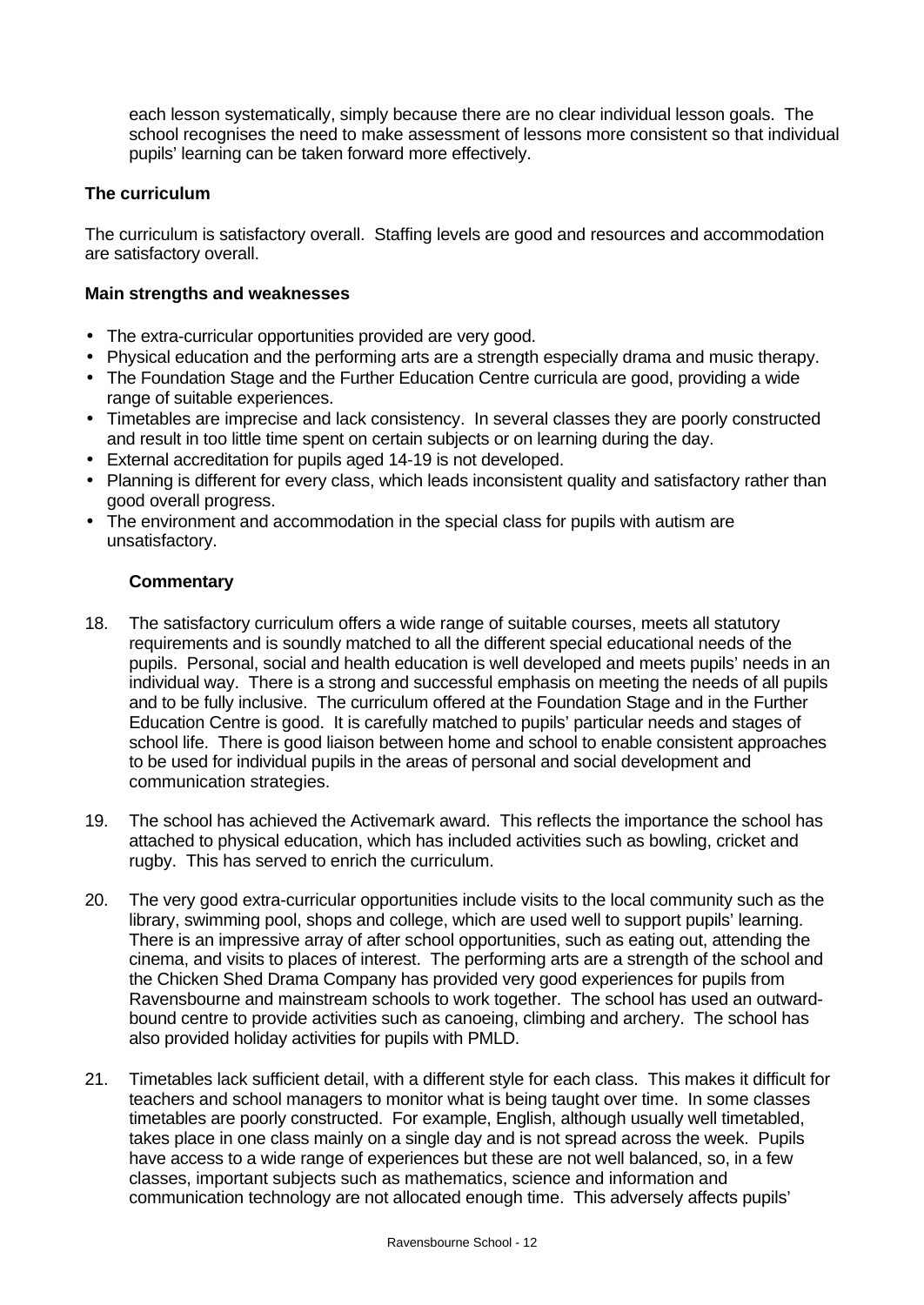progress in these subjects. Far too much time is allocated to some lessons and, because of weak planning, these either last too long or finish too early with much time wasted. Time towards the end of the school day and during lunchtimes is not always used profitably. This all means that the good overall quality of teaching does not result in good overall learning and achievement. Instead pupils miss opportunities each day to build more systematically on earlier learning.

- 22. There is no external accreditation of courses for pupils aged 14 to 19 years. This means that pupils miss out on the opportunities afforded to their peers in other schools. This is recognised as an area for development. The school provides its own certificates for courses at post 16, which are of good quality.
- 23. The school plans well for the subject topics to be covered by each class. However, detailed plans to support lessons vary in quality across the school and are inconsistent. Many do not include assessment opportunities, or clear targets for pupils to reach. This inconsistency in planning slows pupils' rate of learning over time.
- 24. The environment and accommodation for the pupils in the class for pupils with autism are unsatisfactory. The room is unwelcoming and untidy due to lack of storage space and does not have a carpet on the floor, which leads to the escalation of noise. The lack of separate bays allocated to individuals, joint play spaces and a purpose-built safe area means that running a lesson is very difficult. This has an adverse impact upon the quality of pupils' learning. The picture exchange for communication (PECs) and a specialised teaching structured approach (TEACCH) are very appropriate and have resulted in pupils' making good progress in communication and co-operation and several have been able to move into the main school and other local schools.
- 25. Staffing is good overall, with particularly good levels of support staff in most lessons. There are adequate resources to meet the needs of pupils in all subject areas. Accommodation is satisfactory overall. The new family room, swimming pool and music therapy room are valuable aids to pupils' development and achievements. There are, however, considerable shortcomings in accommodation, including no library or specialist subject rooms. These limit the way subjects can be taught and also contribute to the satisfactory rather than good overall progress of pupils.

### **Care, guidance and support**

The school provides good levels of care, guidance and support for pupils. Pupils feel they are well involved in school life and can express their views.

### **Main strengths and weaknesses**

- Pupils are able to develop trusting, supportive relationships with individual members of staff.
- Pupils have good access to well-informed support, advice and guidance.
- The quality of care and attention to medical needs during the day is very good.
- Induction procedures are good.
- Pupils have good advice on further study and career opportunities.

# **Commentary**

26. This is a caring school where staff treat pupils fairly and with respect. This ensures that pupils are comfortable about approaching individual teachers or support staff for help or guidance. The PSHE programme, together with good but inconsistent systems for monitoring students' achievement, enables staff to provide targeted support for individuals. This is effective and is a main factor of the overall good progress that pupils make. Teachers and support staff know the pupils and their families well, are sensitive to their needs and therefore are able to provide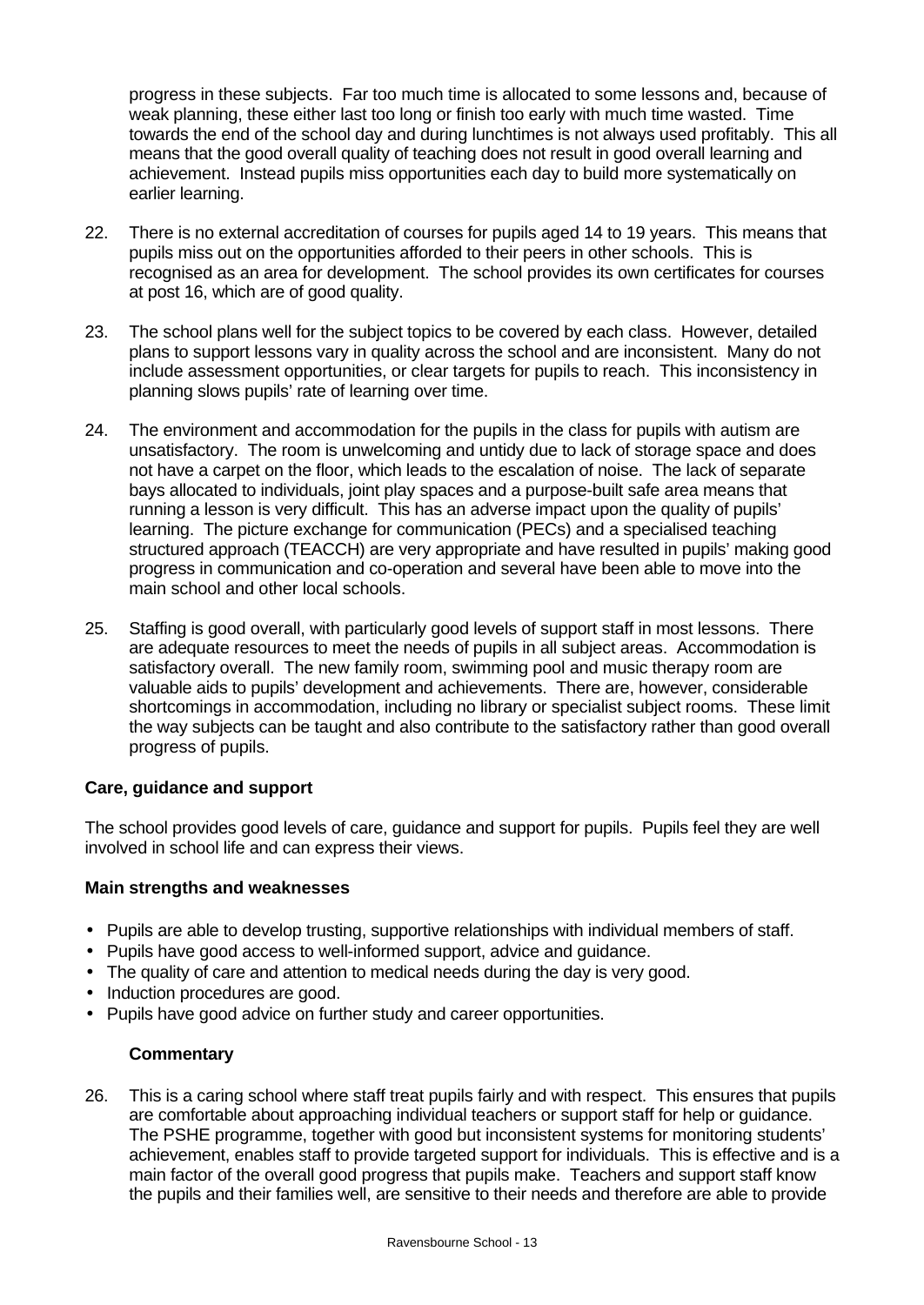good support and guidance. The individual education plans, targets and annual review systems complement these arrangements.

- 27. The high quality of care in lessons and attention to pupils' numerous medical needs, ensure that the pupils are comfortable enough to focus well and enjoy their work. Almost all personal support is carried out with good humour and preserves pupils' dignity.
- 28. Induction arrangements, including home visits, ensure that children settle happily into the Foundation Stage of education. Similarly, pupils are well prepared for transfer to the main school and later on to the Further Education Centre and for opportunities for further study.
- 29. The arrangements for seeking pupils' views and involving them in the work of the school are good. All pupils have a 'Communication Passport', which is a well-used booklet indicating their likes and dislikes in and out of school.

#### **Partnership with parents, other schools and the community**

The school has good partnerships with parents and other schools and colleges. It has very good links with the community.

#### **Main strengths and weaknesses**

- Parents are kept well informed about the school and their children's progress.
- The very good links with the community help pupils' personal development and achievement.
- The school supports parents of children with autism through a special group.
- The good links with other schools and colleges ensure that pupils transfer happily on to their next stage of education and also help to enhance the curriculum.
- A new and spacious family room, with a kitchen and lavatory for the disabled is a significant and positive addition to the school's service for parents.

- 30. Parents are highly satisfied with the work of the school and what it provides. They say their child likes school and that they are kept well informed about how their child is getting on. Most strongly agree that they feel comfortable about approaching the school with questions or a problem or a complaint. These views are supported by the inspection findings.
- 31. Parents are well informed about the school through the prospectus, newsletters and frequent telephone calls from individual members of the staff. A Home-School link book is much appreciated by parents. The vast majority of parents believe that the school encourages their child to become mature and independent. A parents' working party monitors a "Life's Needs" programme for pupils over 14 years of age, where planning is centred on an individual pupil's personal needs.
- 32. The Family Room is a welcome addition, which the headteacher successfully bid for from a special fund. This enables groups of parents to get together with staff, receive information and undertake Makaton training. The Ravensbourne Autism Support Group (RAGS) meets fortnightly to provide support for parents and the school provides a crèche for pupils and their siblings. This is highly valued by parents.
- 33. The very good links with the community include a close liaison with a local supermarket that sponsors equipment in the school as well as providing facilities for school visits. The Sports Partnership provides contact with other schools. Pupils aged 14 to 19 years go shopping at Tesco, where they practice social, numeracy, literacy and life-skills in a realistic setting. The Cross Roads Club after school on Tuesday and Thursday also enables pupils to meet pupils from other schools.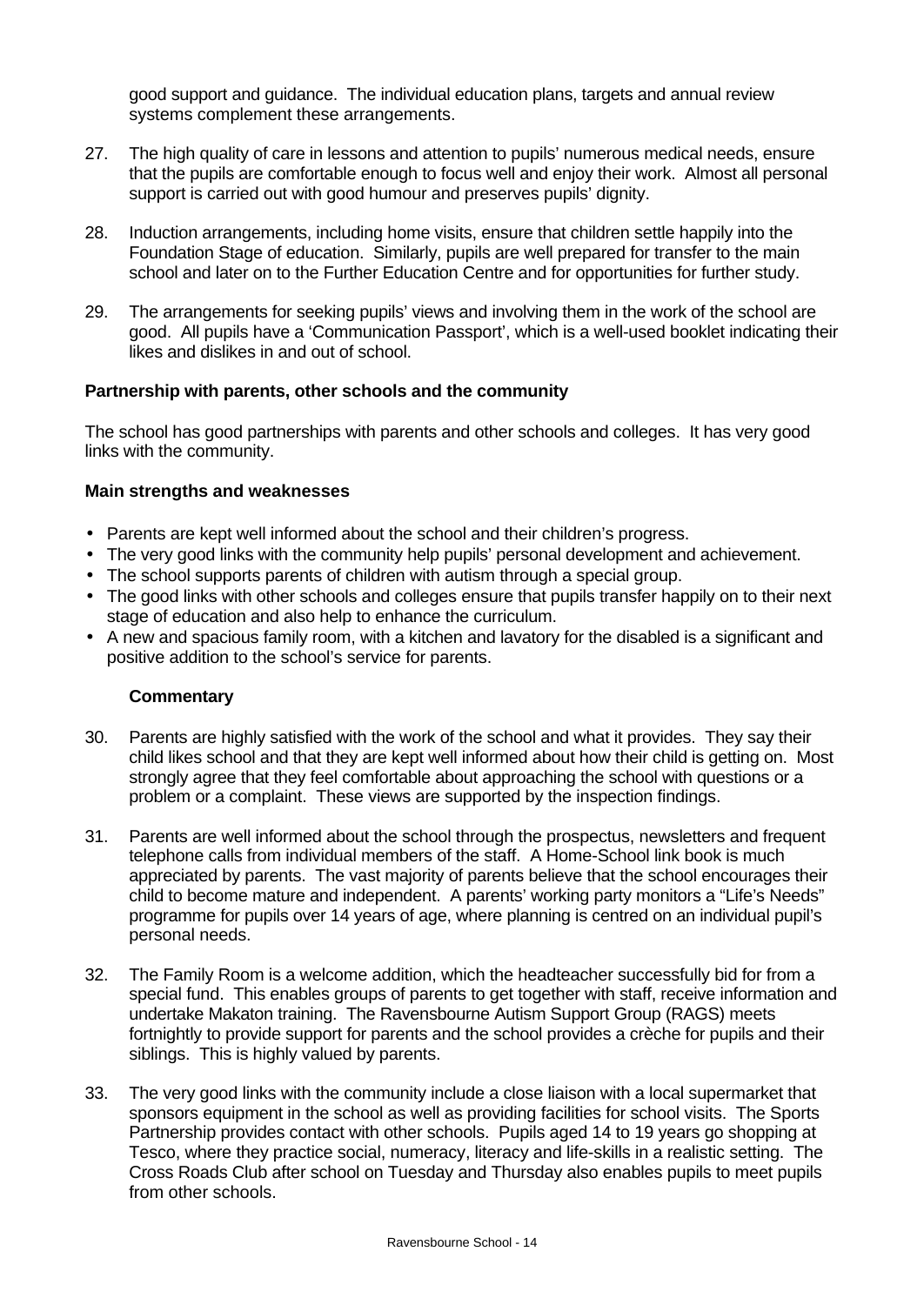34. The good links with local schools and colleges include Year 3 and 4 pupils visiting a local junior school as well as other regular integration experiences in local schools. Together with pupils from here, they learn drama with staff from The 'Chicken Shed Theatre Company'. This supports growing independence and communication skills through interaction with their peers from the mainstream school. The satisfactory links for older pupils continue to be developed with secondary schools and colleges in the area.

# **LEADERSHIP AND MANAGEMENT**

Leadership and management of the school are satisfactory overall. Governance is satisfactory.

#### **Main strengths and weaknesses**

- The governors have undertaken a thorough audit of their role and produced a clear action plan to improve and develop it further.
- The headteacher has a clear vision and sense of purpose, which includes upgrading the accommodation and raising achievement and is particularly effective in the school's work with parents and the community.
- There is insufficient leadership and direction for developing and managing the curriculum.
- Good strategic planning is appropriate to the future direction of the school but there is no coherent leadership team to undertake performance management and implement initiatives.
- There is a very good commitment to ensuring that all pupils, regardless of their individual special needs, take part in all the activities and programmes offered by the school

- 35. The well-informed and committed governing body have taken many steps recently to improve their way of operating, which is currently satisfactory. They have a sound understanding of the strengths and weaknesses of the school and provide good support for new initiatives. Governors are beginning to ask more challenging questions about pupils' achievements, as the data become available and visit more frequently to find out for themselves how things work. Their role in overseeing curriculum areas, however, is still underdeveloped, but this is clearly recognised and is part of their planning for their enhanced role. Governors have a good capacity to take the school forward. They fulfil all statutory duties.
- 36. The headteacher has been particularly concerned with upgrading the facilities for a changing cohort. Her focus on improving links with the community and helping parents to support pupils at home is beginning to raise achievement. Her inclusive approach to the needs of all the pupils is very apparent and creates a positive attitude towards providing for the increasingly complex needs of the pupils. This work is now part of the longer-term and ongoing school development. The more immediate concern relates to developing a higher quality of curriculum and specialist teaching which have, until now, lacked sufficient momentum. The school's strategic planning reflects well the areas the school needs to work on, such as upgrading the provision for pupils with autistic spectrum disorders. Teachers, teaching assistants and other staff find that the headteacher and deputy headteacher recognise and support their needs well and provide a clear sense of purpose. The deputy headteacher's role in management and staffing contributes well to the smooth running of the school. Parents think that management is good. The inspection findings support the view of good day to day running of the school, but find that lack of curriculum management makes this satisfactory overall.
- 37. The leadership of the curriculum and the drive to carry through crucial initiatives are not sufficiently effective and are unsatisfactory. Senior staff are not fully aware of the shortcomings, because it lacks an easily monitored structure. The forming of a curriculum development team is an improvement since the last inspection; however, the overlap between key stages for pupils and lead staff is confusing, resulting in inconsistent quality, with significant issues surrounding curriculum organisation still unresolved. The 'focus groups', for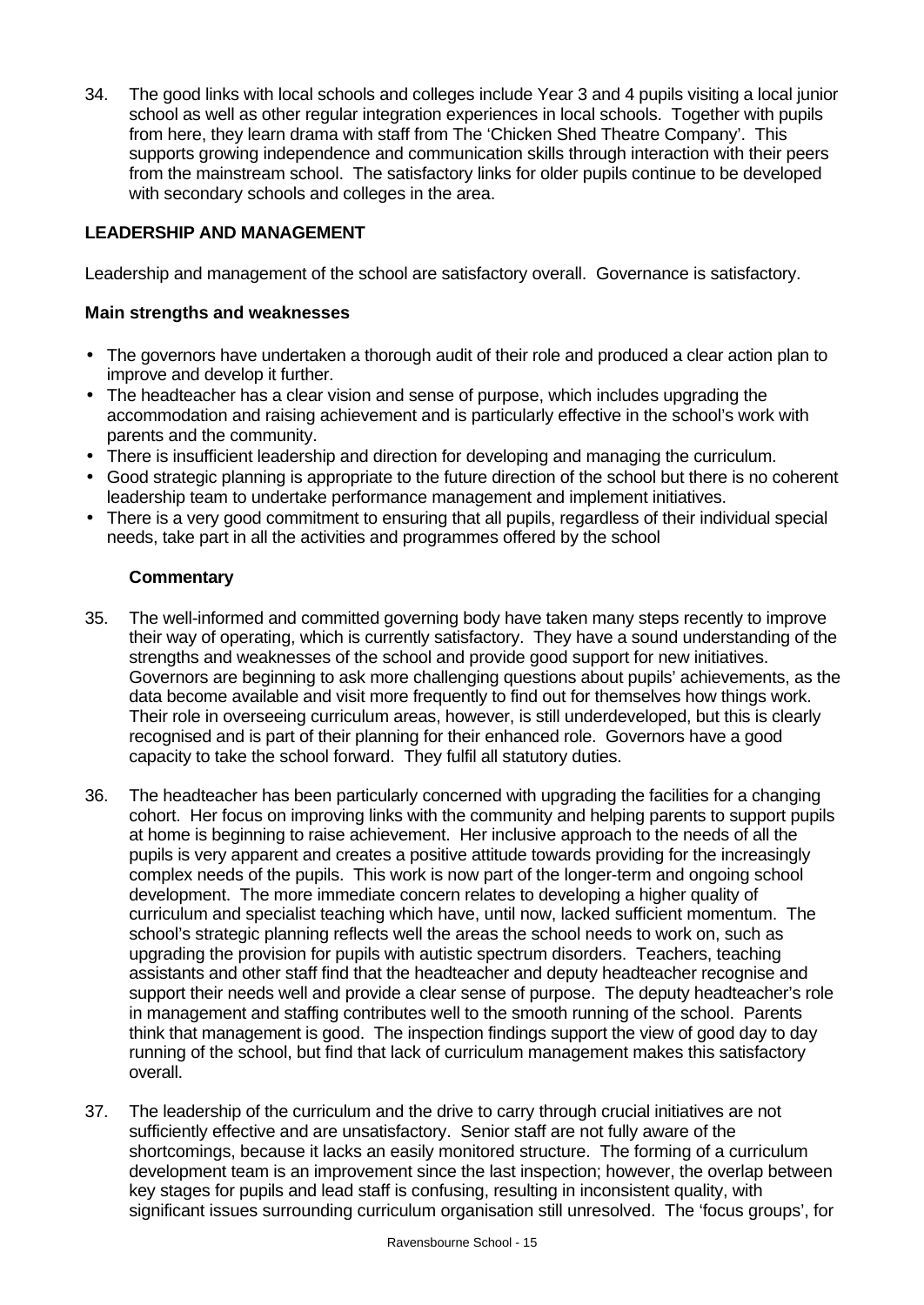specific purposes such as drama are successful and are leading to improved specialist provision. The lack of a clear leadership team means that there is insufficient momentum to carry through important development, despite the commitment and willingness of staff. The role of subject co-ordinators in drawing up the subject plans is an improvement, but their role in monitoring and developing subject-based teaching and learning is insufficient, resulting in inconsistent quality between classes and key stages. This term's report by the headteacher to the governing body recognises these difficulties.

38. Performance management, including performance reviews for all staff and lesson observations, is well established, but is mainly carried out by the headteacher and deputy headteacher. This reduces the opportunities for other key staff to develop leadership skills and support school self-evaluation and improvement. However, very effective monitoring of the pupils' achievements with regard to their individual targets, and analysis of how well different significant groups of pupils progress, is clearly in evidence. Moreover, pupils' achievements using 'P' scales have been assessed in all subjects of the National Curriculum, which is good practice. Essential plans for workforce reform are approved to rationalise staffing, help reduce the workload of teachers and enhance the areas of responsibility for teaching assistants.

| Income and expenditure $(E)$ |           |  | Balances (£)                           |         |  |
|------------------------------|-----------|--|----------------------------------------|---------|--|
| Total income                 | 1,455,137 |  | Balance from previous year             | 93,366  |  |
| Total expenditure            | 1,290,978 |  | Balance carried forward to the<br>next | 164,159 |  |
| Expenditure per pupil        | 14,344    |  |                                        |         |  |

# *Financial information for the year April 2002 to March 2003*

- 39. Financial management of the school is satisfactory and effective measures are in place to ensure money is used wisely and efficiently. Although staffing costs are very high, the governors are fully aware of this, seeing it as essential to address the increasingly high dependency needs of the pupils. The main impact of this is on the level and quality of curriculum resources, and accommodation maintenance, which are satisfactory rather than good. The high contingency fund some of which could not be predicted and planned for, is efficiently allocated for essential future accommodation and workforce reform projects. The school spends more per pupil than average for other similar schools, but also has a higher than average percentage of pupils with high dependency PMLD and serious medical needs. The school provides satisfactory value for money.
- 40. A particular aid to raising achievement in the school is the very strong commitment and dedication amongst the staff to provide the best level of care and education for all pupils in the school and their willingness to embrace change. Particular barriers to high achievement include the changing and increasingly complex special needs of pupils, and the regular placement of the highest achieving pupils back into other schools, including mainstream, whereby the school has had to reconsider its priorities. In addition the quality of some aspects of accommodation is acting as a barrier to school improvement, despite considerable improvement since the last inspection.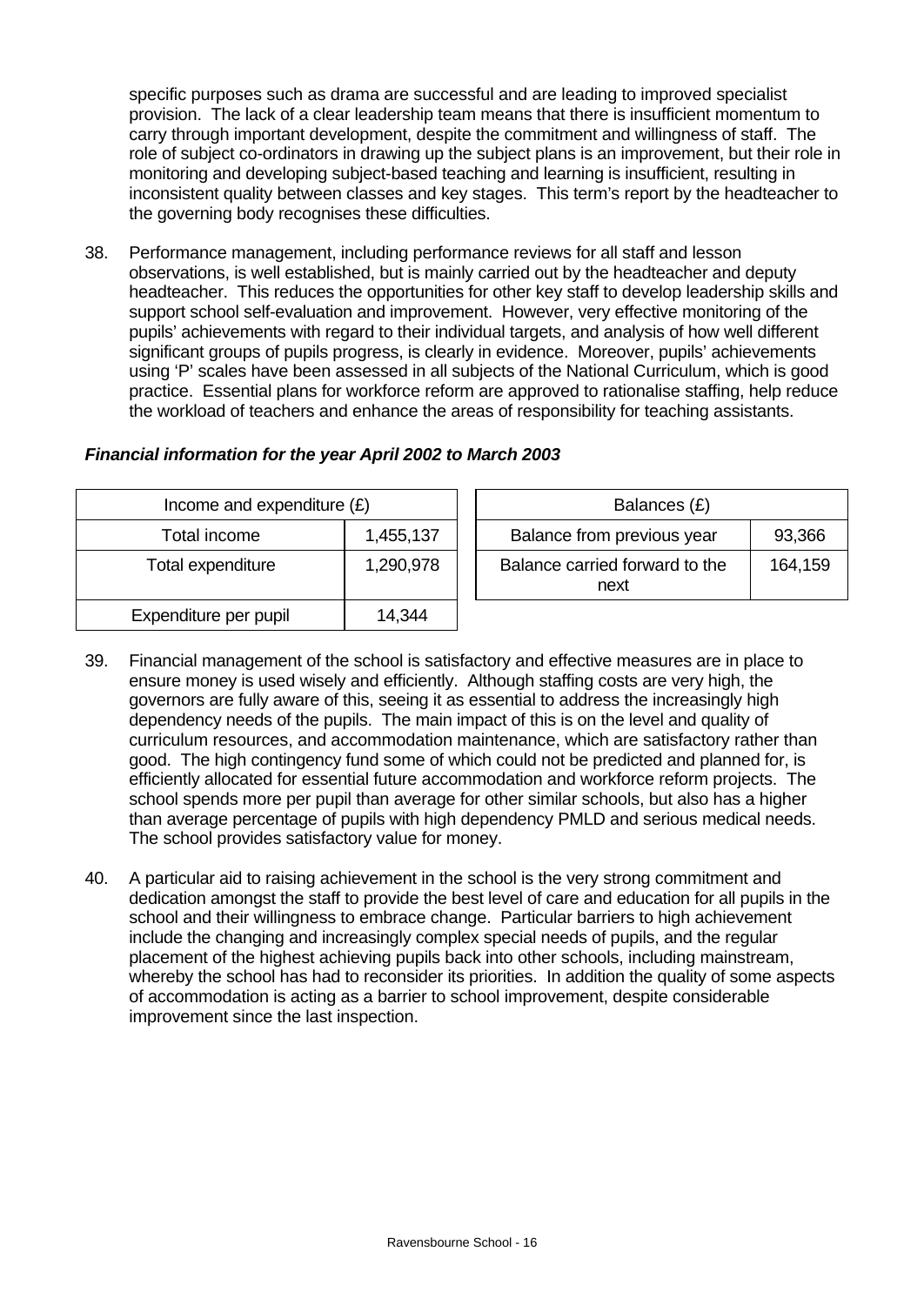# **PART C: THE QUALITY OF EDUCATION IN AREAS OF LEARNING AND SUBJECTS**

# **AREAS OF LEARNING IN THE FOUNDATION STAGE**

The overall provision for children in the Foundation Stage is good.

# **Main strengths and weaknesses**

- Teaching is always good and very good in a third of lessons and so children achieve well.
- There is very good team work, including the work of the teaching assistants.
- High quality planning to ensure that the curriculum meets the diversity of the children's needs.
- There are effective and strong links with parents and outside agencies.
- There is a shortage of communication aids to provide support for children with profound and multiple learning difficulties.
- 41. Teachers and teaching assistants make good use of visual resources, symbols and signing. The co-ordinator has a very good knowledge and understanding of the needs of the children. They achieve well because the teaching is well planned and the curriculum provides a wide range of challenging and stimulating activities that are well matched to each child's different needs. The very good team-work is based upon a shared knowledge of each child's stage of development and shared planning of the work for each week. This means that every member of staff knows how to help each child well. Since the last inspection, there has been an improvement in the quality of teaching and, particularly, mathematical development. The parent support group and staff work jointly to help children progress, with parents often joining classes. There are also strong links with pre- school groups such as the Portage service for encouraging early development for children with special needs. This is particularly crucial to the good overall progress seen.
- 42. In all activities in **personal, social and emotional development** there are opportunities for sharing and turn taking, and each child works on their individual objectives that are linked to areas of toileting, teeth cleaning and putting on their shoes and socks. Topic work is linked to life in school and the home. For example, when looking at the theme of 'Birthdays', they talk freely about their homes and show care and concern for living things and pets. The understanding of other cultures is encouraged well and, in one topic, children took part in the festival of Saraswati Puja with authentic clothes, food, music and flowers. Social and personal skills are learned in a secure learning environment. The team is committed to taking every opportunity to ensure that each child makes good progress towards this pivotal early learning goal.
- 43. **Communication, language and literacy** provides a particularly good example of where the high quality and detail of planning is carefully linked to the different stages of children's language and communication development. Children learn to listen well and respond with enjoyment to stories; they explore and experiment with sounds and word texts. Many of their activities involve developing language well through exploration in the sand tray and playing with the garage. Very good use is made of the Picture Exchange Communication System (PECS); for example, children learning to listen to a story, 'All about our home', showed their curiosity and interest by their facial expression and movements. The shortage of communication aids for one or two pupils with profound and multiple learning difficulties means that these pupils are not able to practise using them frequently enough. Their communication development is satisfactory rather than good as a result.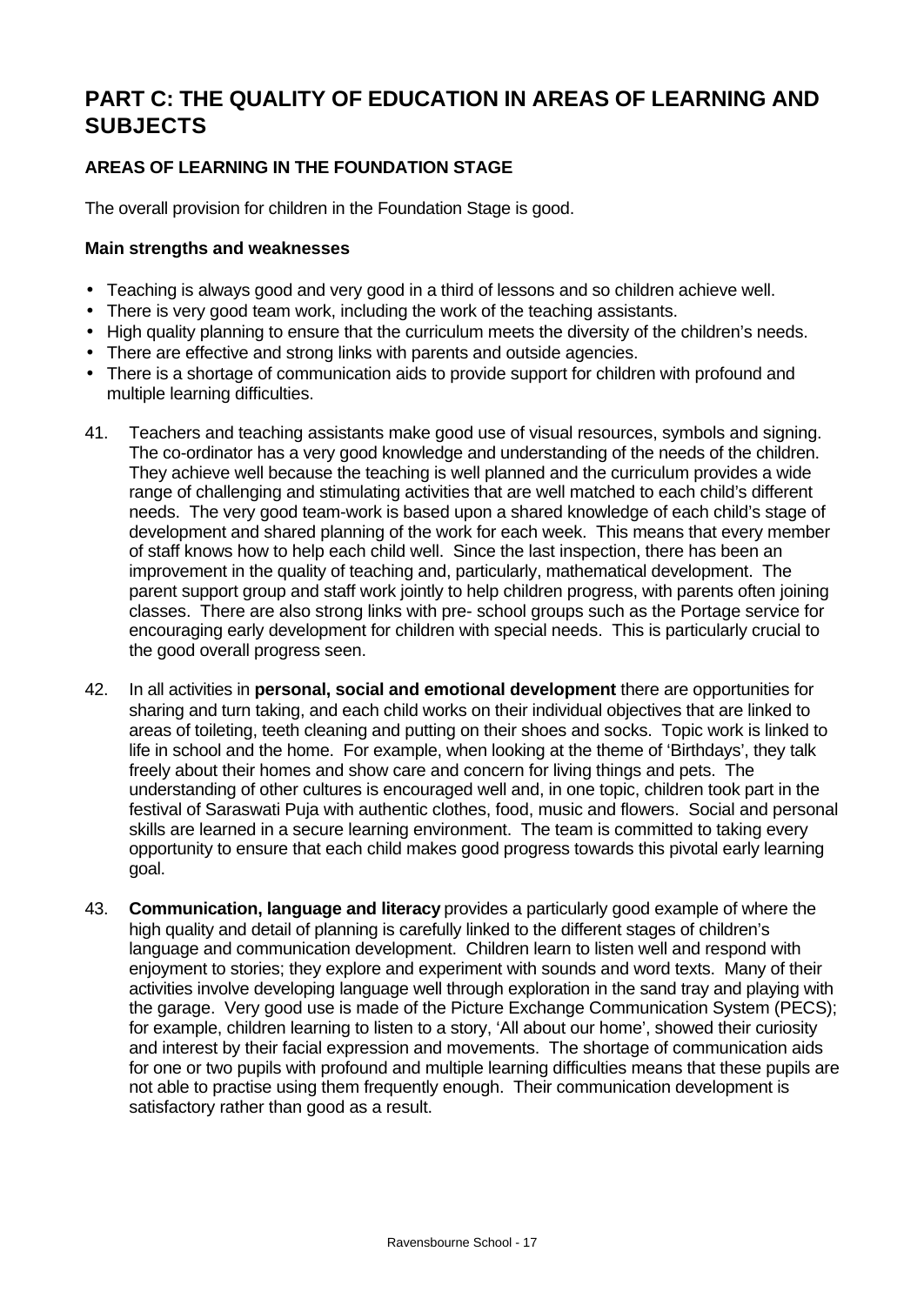- 44. Children show some very good achievement in **mathematical development** by beginning to count simple objects and learn to make sense of the world around them. For instance, understanding whether an object is big or small, long or short, empty or full. The teaching is very well planned, lively and varied, so that each pupil is able to work at his own rate and enjoy his or her learning and make very good progress towards his or her early learning goal.
- 45. **Knowledge and understanding of the world** helps children to develop good understanding and knowledge by investigating objects and materials, using all their senses. During the inspection, the children were engaged on the topic 'Houses and Homes'; the particular focus was the bathroom and 'Bathing Dolly'. The children were showing an interest and curiosity in the process of washing and combing Dolly's hair and all the objects that float in the bath water. They also used a hand mirror appropriately when combing their own and dolly's hair. One child with complex learning difficulties was set clear targets and used switches well to communicate his ideas. Children are making good progress towards this early learning goal.
- 46. Children have access to a wide range of activities in the outdoor area in the playground, with good opportunities to run, jump and climb. Nevertheless this area is small and does not have the cover needed to allow children easy access to the outside in poor weather, especially those with serious medical conditions. In the school hall, they use a wide range of apparatus to develop their control and co-ordination. In one **physical development** lesson children were learning to move in an increasing number of ways and they were learning the meaning of over, under, around, moving sideways, forwards and backwards very well. A large number of parents were present and actively working with their children. This made it possible for one child who cannot see, to be fully included and another child with an oxygen tube to be an active participant in the lesson. Very good progress towards the early learning goal was made by all the children in this lesson.
- 47. No **creative development** lessons were observed during the inspection. However, the scrutiny of planning makes it clear that children have good opportunities to create and perform. They have good opportunities to play with a wide range of equipment, sing finger and action rhymes and dress up in the play areas. They also participate in drama games, for example 'In the garden' and 'Watch for the tiger', and enjoy listening to multi-sensory stories.

# **SUBJECTS IN KEY STAGES 1, 2, 3 AND 4**

# **ENGLISH AND MODERN FOREIGN LANGUAGES**

# **English**

Provision in English is **good**.

### **Main strengths and weaknesses**

- The quality of teaching is good and pupils learn well in lessons and achieve well over time.
- Pupils' communication skills are very strongly supported through Makaton signing, the use of symbols and other aids.
- High quality drama enables all pupils to extend their communication skills and promote their personal, social and cultural development.
- There are too few planned opportunities for more able pupils to improve their reading.
- Lesson planning is inconsistent and learning targets and assessment opportunities are not always identified.
- The school does not have a suitable library base with facilities to meet the needs of all its pupils, but the books for story telling strongly support pupils developing confidence in reading.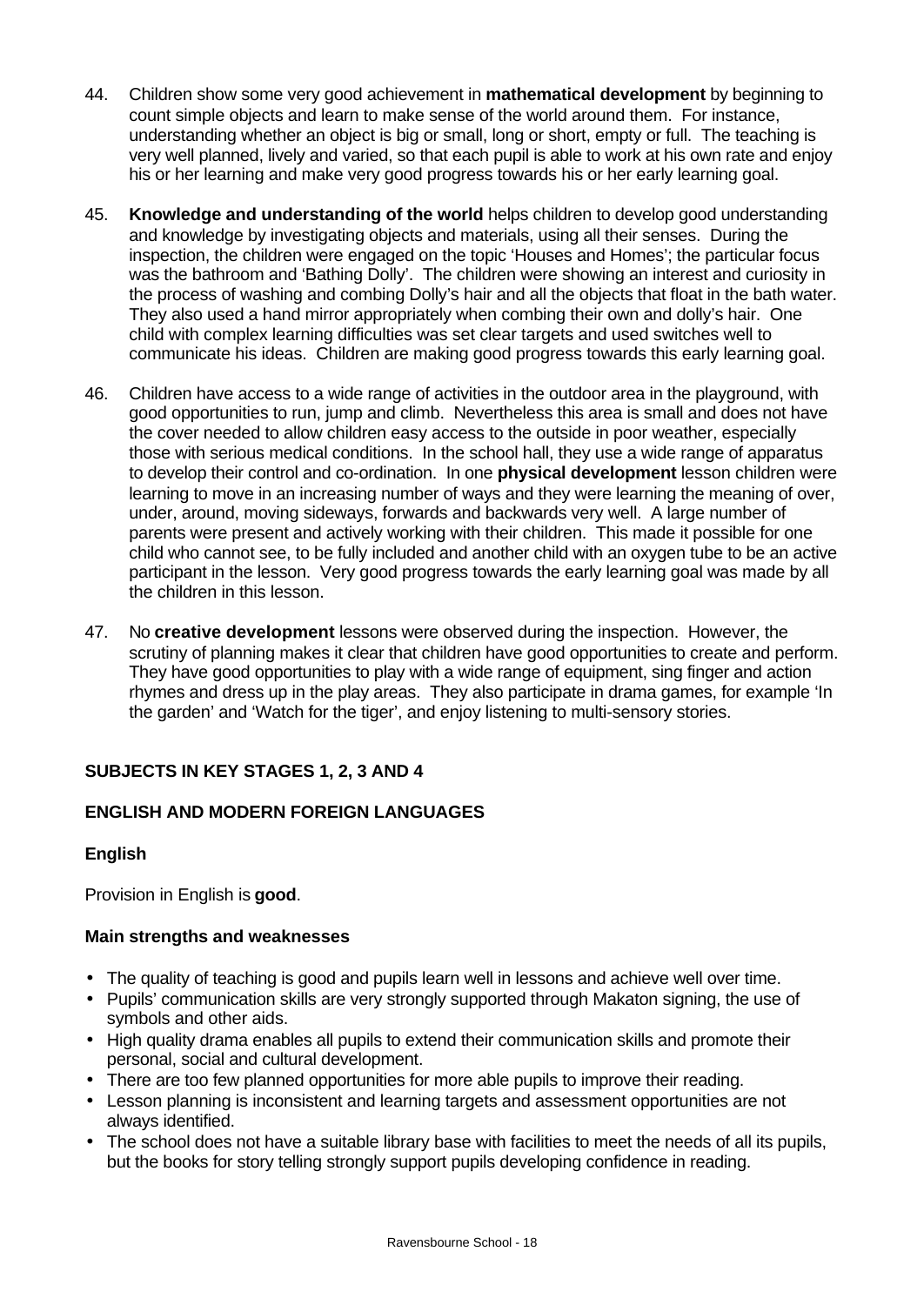# **Commentary**

- 48. Pupils' achievements in English, including progress on their individual learning targets are good and at times very good. Their communication skills are enhanced significantly by work in drama and in the way teachers and support staff welcome the pupils to the class at the start of the day. In most classes, singing the 'hello' song, which each pupil is warmly encouraged to respond to, either with speech or through signs or both, is a key to their positive attitudes in English. End-of-day routines follow a similar pattern. These provide a positive experience for the pupils and very effectively support and promote pupils' speaking and listening, reading and communication skills.
- 49. Pupils aged 5 to 11 years show good achievement by tracing animal shapes, lines and circles to practise their pre-writing skills. The most advanced practised writing the initial letter of their name or their full name using dots as a guide or, for more able pupils, by using felt-tipped pens and a small white board. Most pupils, with support, used pictures, words and symbols to tell a story or used the computer to read stories. In a class literacy lesson, pupils listened to the story of 'Mrs Honey's Hat' following the story in the big book. Pupils eagerly answered the teacher's questions, those with communication difficulties using the 'Big Mack' communication aid. One pupil with profound and multiple learning difficulties, after several attempts, touched the switch and answered: 'Mrs Honey didn't notice!' much to her satisfaction. Pupils with autism in the special primary class have satisfactory rather than good achievement in their English skills. They relate well to computer programmes, but the lack of individual bays means that the time they are able to concentrate for is too short. These pupils do progress well in communication however, gradually learning how to ask for things they want. The most able pupils aged 11 to 16 year practise the finger alphabet for the initial letter of their name and less able pupils touched a gate latch and a small roundabout to show they understood. 'A little bit of magic'. Pupils' understanding is considerably enhanced by the use of these objects, enabling them to understand the story at a concrete level.
- 50. There is an excellent scheme of work in place for drama, covering all age-groups across the school. There is clear evidence of high quality work in last year's Summer Show entitled 'The Owl and the Pussycat' and in the Christmas Show. On-going projects include 'Odysseus Now' and 'Romeo and Juliet', both of which are aimed at secondary pupils and those in the Further Education Centre.

# **Example of outstanding practice**

# **Drama for 24 pupils aged 14 to 19 years who have severe and profound and multiple learning difficulties. Romeo and Juliet by William Shakespeare.**

Pupils and staff appeared to become either Romeo or Juliet's family as they took on their roles in two groups on opposing sides of the hall. With the clever use of drapes, artwork and costume the dramatic interplay between these two ancient families of Verona was brought completely alive. Rapidly developing social communication, supported by staff through signing and regular prompts, went exceptionally well. The atmosphere was electric, due largely to the teacher's knowledge and love of her subject, but also to the excitement as pupils felt able to communicate and take part so effectively. Pupils' were totally absorbed when asked "Did Romeo's family like Juliet's family?" "No" came the excited response. Then "Did Juliet's family like Romeo's family?" "No" again they called or signed dramatically. Achievements, as a consequence, are of the highest level.

51. Teaching and learning are good overall and consistently good for pupils aged 7 to 11. The quality of teaching and learning is inconsistent in the secondary department due to weak planning and this has had an impact on standards of achievement. In particular, teachers do not identify what different pupils are expected to learn in each lesson. The use of appropriate language, signs, symbols and electronic aids to support communication is effective and successful in helping pupils achieve well. Other strengths are the way all pupils are included where appropriate in the full range of class activities and the support provided by the teaching assistants to meet the care needs of pupils and in working on individual learning targets.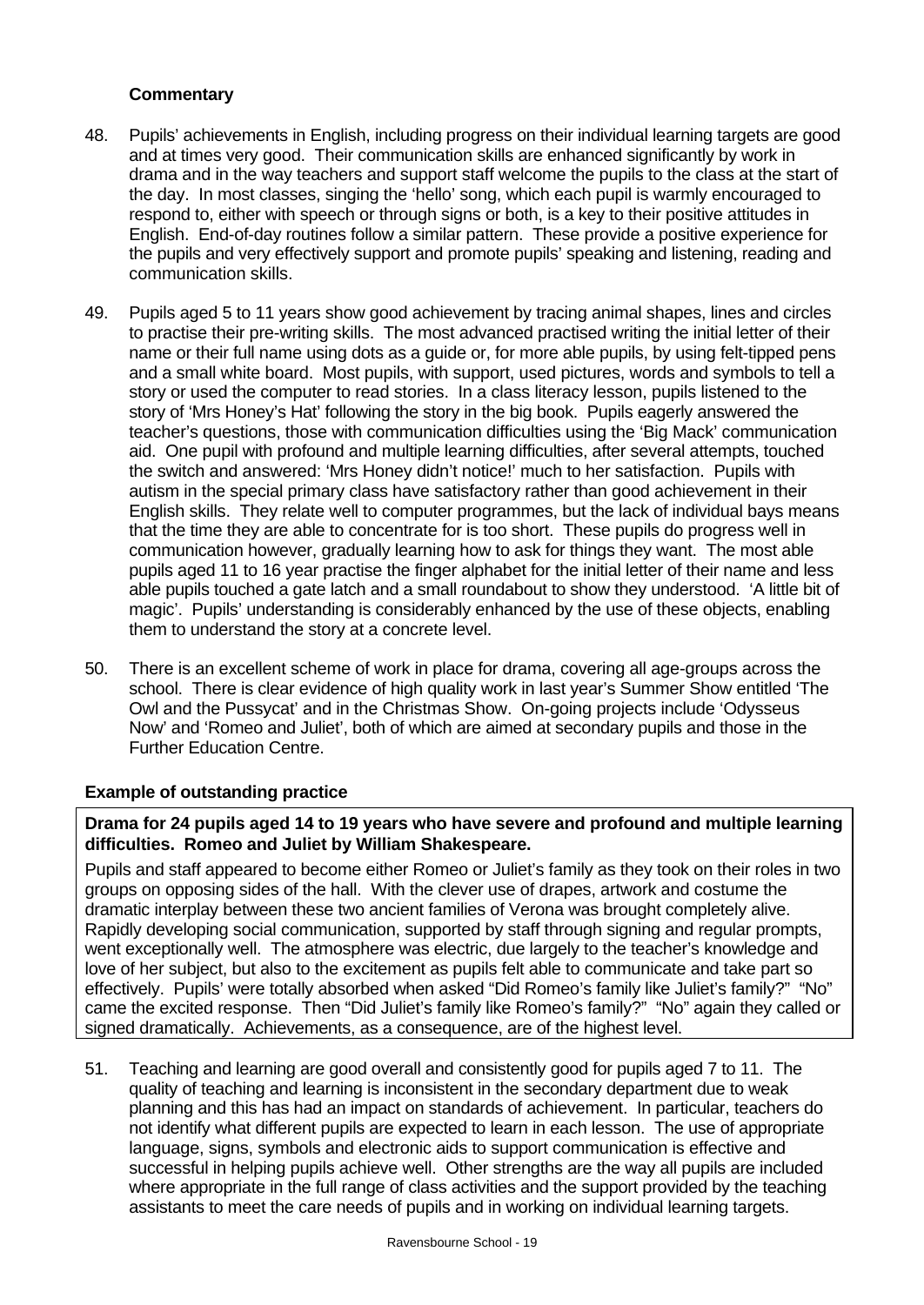52. The way the co-ordinator leads and manages English is good overall, and it is especially effective in the primary department. This is mainly due to her role as a member of the Curriculum Development Group, with particular responsibility for the primary department. Teaching and learning are monitored through the collection of termly updates from colleagues across the school and, more recently, in reviewing pupils' achievements on the 'P' scales. Insufficient time, however, is given to observing teaching and identifying areas which would improve learning further and lesson planning lacks consistency as a result. The range of books and other resources is satisfactory overall for English, but there are too few planned opportunities for emerging readers to practise their skills and so progress in reading is satisfactory rather than good for this group. The library has been reorganised, but lacks a suitable base and facilities and this is unsatisfactory. The school has introduced 'story sacks' however, which strongly support pupils' enjoyment and achievement of reading.

# **Language and literacy across the curriculum**

- 53. The promotion of literacy across the curriculum is good. Most teachers develop pupils' language and literacy skills well and use speech, signing, words and symbols and other aids to augment communication in other subjects. Extending the reading and writing skills of more able pupils are not consistently planned for and this reduces their opportunities to improve these key skills.
- 54. No **French** teaching was seen during the inspection because the one planned lesson for pupils aged 11-14 was unavoidably cancelled. Not enough evidence was seen to make a judgement about the quality of provision in French. All pupils regardless of their special educational needs have access to French. The school has held a French week to bring the subject alive in an appropriate way and records show that this was enjoyed by all involved. French is used as part of the greeting ritual for pupils in the Further Education Centre with profound and multiple learning difficulties, which is well received and they respond with understanding and enthusiasm. Labels around the school also show that teachers from several classes introduce French where appropriate. There is no co-ordinator because of staffing difficulties and this is a shortcoming which the school is seeking to rectify as soon as is practical. French was not taught during the last inspection and so this is an improvement.

# **MATHEMATICS**

Provision in mathematics is **satisfactory.**

# **Main strengths and weaknesses**

- The quality of teaching is good, but there are wide variations between classes.
- Achievement is satisfactory rather than good overall because of weaknesses in the amount of time spent teaching mathematics.
- At least a third of pupils make good or very good progress in their individual mathematics targets.
- There is insufficient monitoring of timetables and lessons and insufficient progress since the last inspection.
- The school does not use the National Numeracy Strategy sufficiently to its advantage.
- The very recent appointment of a specialist co-ordinator and planning for subject development show good capacity for improvement in the future.

### **Commentary**

55. Although achievement is satisfactory overall there is good and very good achievement in the group for pupils aged 10 and 11 years taught by a mathematic specialist. In the Further Education Centre and in most classes for pupils aged 5 to 11 years, pupils are set very relevant targets in lessons, which they are helped to achieve and, as a result, they make good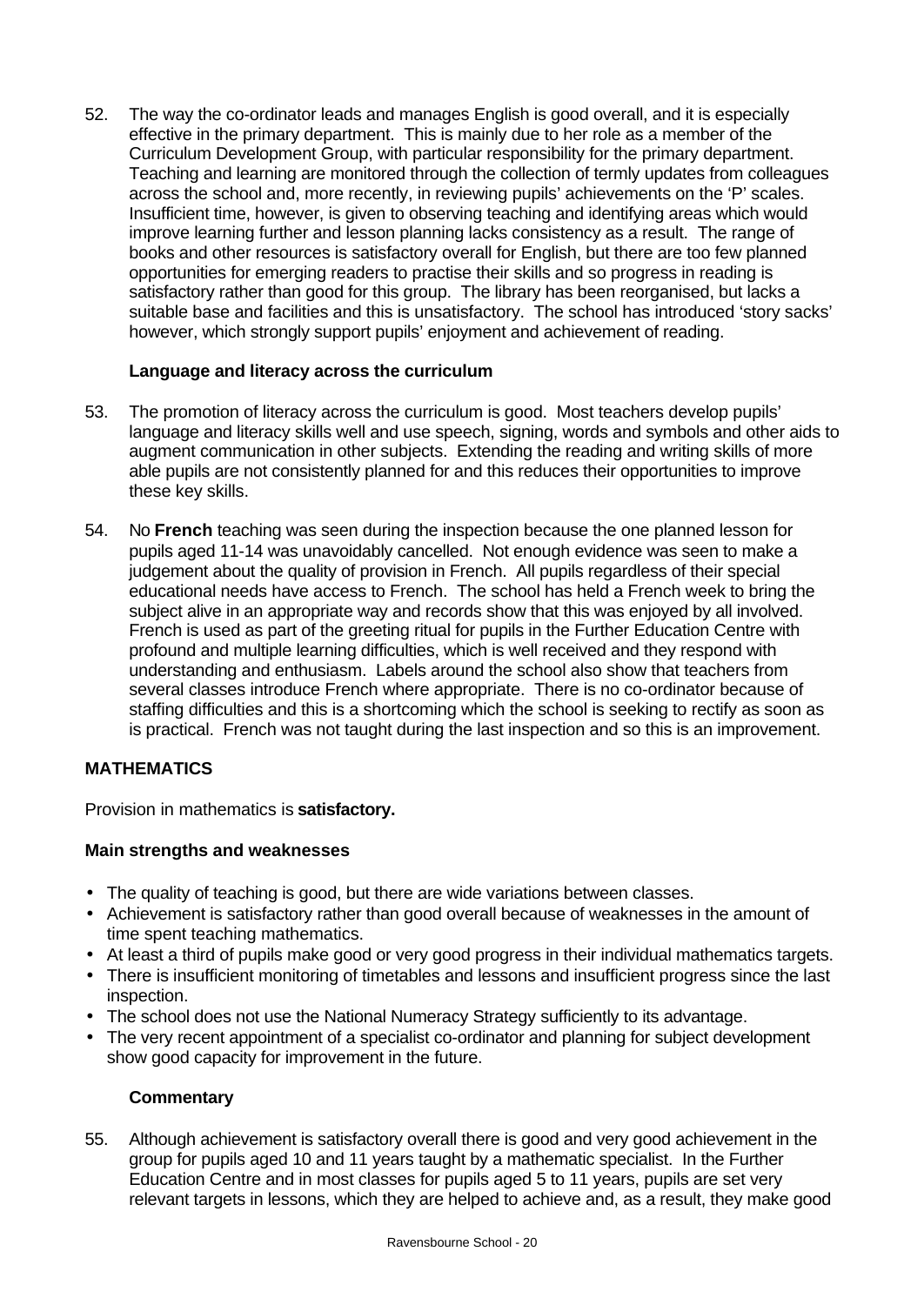or very good progress. There are big variations, though, in how well pupils achieve over time throughout the school. Records and pupils' work show that the majority of pupils' achievement is satisfactory because, although most lessons are good, there is not enough time spent systematically building learning from day to day in every class. For pupils aged 11 to 16 years the lack of clear targets and sufficiently varied activities leads to weaker progress.

- 56. Pupils aged 5 to 11 years show their good progress by matching the colour and texture of dice. The highest attaining pupils from these groups can easily pick out the numbers one to five. In these lessons a good variety of resources holds pupils interest well, many incorporating singing and computer programmes, which help keep lessons lively. Teaching assistants contribute well in these lessons. In lessons where these pupils make sound rather than good progress, they are able to point to correct numbers with help and also match blocks to flat shapes, but lack enough activities to take the learning forward at a faster pace. Pupils aged 14 to 16 years with profound and multiple learning difficulties show a good recognition of familiar objects, and make satisfactory progress in handling money when shopping. Pupils aged 11 to 14 years also show satisfactory achievement when they grasp the concept of full and empty, heavy or light and point to the right container when asked. However, for these pupils, the lack of a well-organised scheme of work, limited timetable and the slow pace of some lessons, mean that they do not build systematically upon earlier learning for enough time during the week. In these lessons, teaching assistants do not always have clear enough direction to help pupils learn effectively. The majority of pupils do make good and sometimes very good progress on their individual targets, which are linked well to their previous performance, well written and appropriate.
- 57. Leadership of the subject has very recently been taken over by a subject specialist who has the appropriate skills and knowledge to improve the subject well. She is a very good mathematics teacher, who understands what needs to be done and is ready to raise standards in the subject. However, management of planning, teaching, curriculum implementation and subject development is not yet satisfactory. Subject plans are very new and are not in place for all age groups. The lack of well-planned time in some classes where mathematics is clearly taught, even as part of a wider activity, is poor. In addition the school has not implemented the National Numeracy Strategy sufficiently and this is also unsatisfactory.

### **Mathematics across the curriculum**

58. Pupils are supported in using mathematics throughout the school day, but many opportunities to extend the individual skills of pupils are missed because they are not systematically planned for. Pupils are helped however in the practical uses of number, money and comparisons between things. For example, they count in singing, drama and French, make choices between different drinks and choose familiar objects in the supermarket. Many teaching assistants are aware of individual mathematics targets and do extend pupils' skills when they can.

# **SCIENCE**

Provision in science is **satisfactory** overall.

### **Main strengths and weaknesses**

- Pupils can access the subject because its presentation is practical and exploratory.
- There are good subject plans and all the staff were involved in their development.
- The resources for Years 7 to 11 are not sufficient to fully implement the scheme.
- The co-ordinator monitors teachers' planning but not teaching, and the quality varies as a result.
- There is little evidence to indicate that information and communication technology (ICT) is used to support learning in science.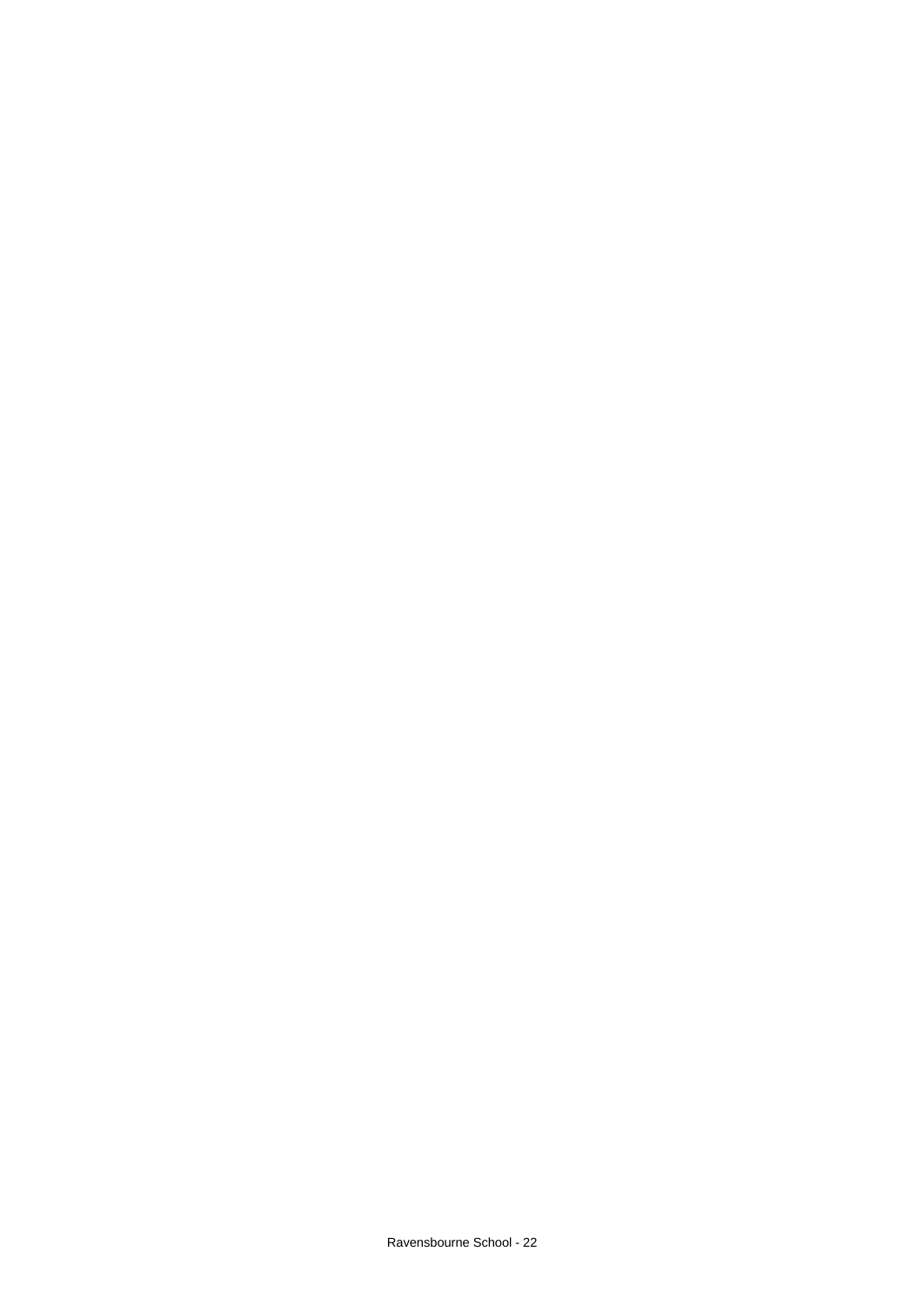# **Commentary**

- 59. Pupils' achievement in science is satisfactory overall, although, in the few lessons observed, their achievement was good. By the age of eleven, pupils explore using all the senses; they develop their ideas and experience sensory similarities and differences. They develop their skills in the use of each sense, including listening for the location of sounds, tracking objects and movements visually, discriminating smell, touch and taste. The more able pupils begin to develop their understanding of what contributes to a fair test, for example by rolling cars from the same place. These skills are built upon; for example, pupils in Years 10 and 11 are learning about the use of cable, plugs and sockets and how to heat things electrically. At present, pupils have no opportunities to gain a recognised qualification related to science, which would demonstrate and challenge their achievements further.
- 60. Teaching is good and is strongly practical so that pupils can understand more easily. For example, pupils aged 6 to 9 years find out which materials would let water through. Good planning and use of symbols meant that they were all able to take part and eventually see which materials were waterproof. Many lessons have pace and a sense of fun, which keeps pupils involved throughout. The good use of communication aids and symbols by all staff supports understanding well in science. Where teaching is satisfactory rather than good lessons lack pace and work is not well adapted to different pupils' needs. In particular the most able pupils aged 11 to 16 years are not sufficiently challenged. A strong feature of all the lessons is the good quality support provided by the teaching assistants and the way they work to ensure that all pupils, including those with complex needs, are fully included in the lesson.
- 61. The subject co-ordinator has a good grasp of the subject's shortcomings, such as the limited resources for pupils in years 7 to 11 and the need to increase the use of ICT in the teaching and learning. Because of the increasing complexity of pupils' learning needs and abilities, the quality and number of resources are still too limited to support the subject fully. Planning is carefully monitored against the subject's 'rolling plan' but she has no opportunities to monitor the teaching and develop more consistently the good practice taking place. Good efforts have been made to raise the profile of science, for example the focus on 'Grounds Week', which involved strong links with science. There have been a number of satisfactory improvements since the last inspection. Appropriate subject plans, which were developed by all staff are now in place and topics are co-ordinated across the school. Pupils' attitudes across the school have improved and the 'B' squared system is improving the quality of assessment.

# **INFORMATION AND COMMUNICATION TECHNOLOGY**

Provision in ICT is **satisfactory** across the school.

# **Main strengths and weaknesses**

- There is a good range of electronic devices to assist pupils with their communication.
- The use of a sensory stimulation programme using sound and light is good.
- The electrically guided 'SMART' chair is very effective in developing pupils' mobility.
- The co-ordinator does not observe teaching in ICT, which limits subject development.
- Classes currently do not have Internet access.
- Not all classes have a dedicated ICT lesson and this results in satisfactory rather than good progress overall.

#### **Commentary**

62. Pupils' achievement is satisfactory. By the age of 7, pupils are using ICT to establish cause and effect responses. Good use of sound and light stimulates pupils' senses well. For example, pupils activate the Optimusic, a series of coloured beams which, when broken, gives a range of interesting sound, by small movements of their hands or head. By the age of 11,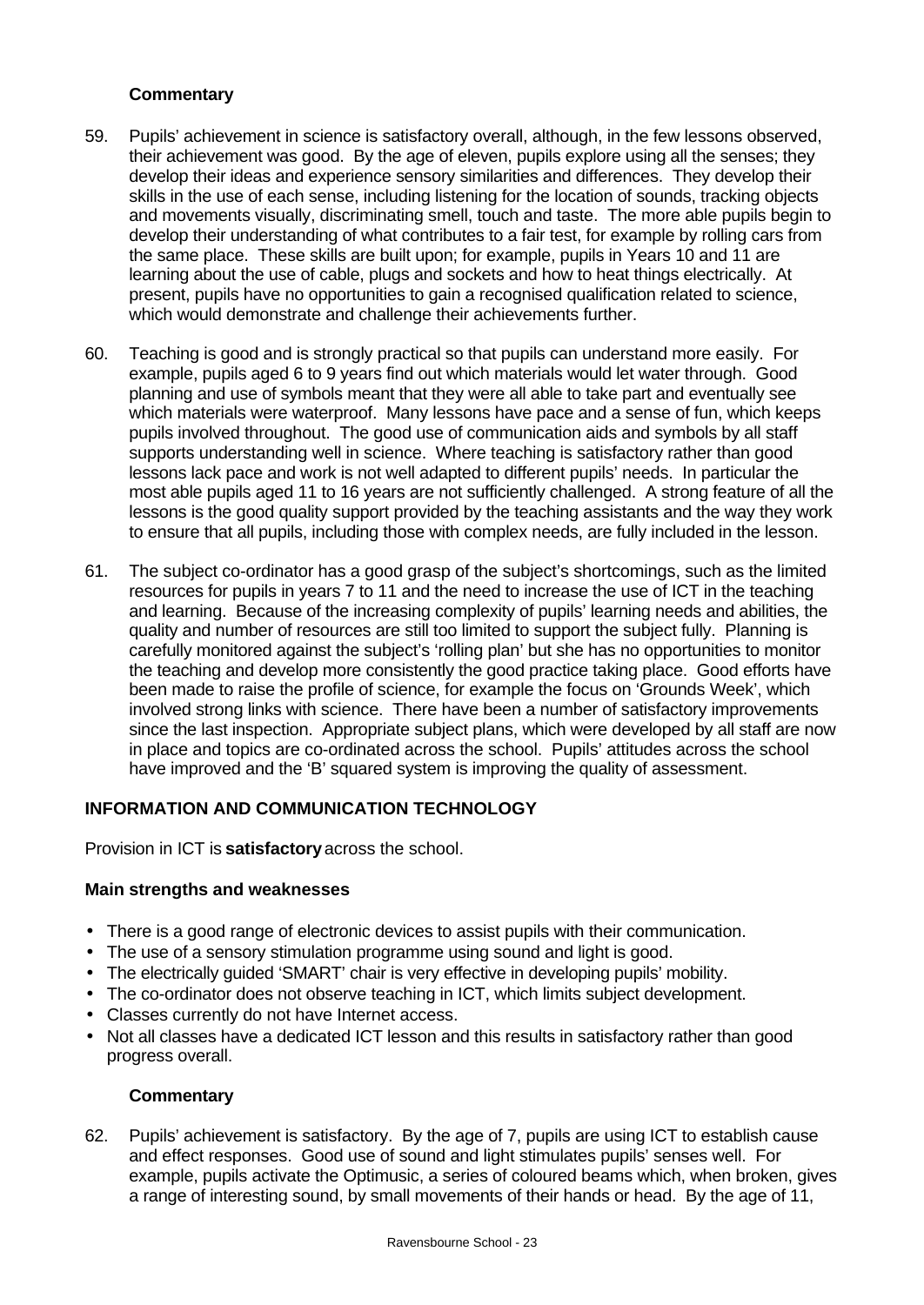pupils with a 'SMART' chair can use single or multiple switches to control the chair in the desired direction. By the age of 14, pupils can use multiple switches and the most able can use a mouse to control the cursor. By the age of 16 some pupils can use switches to obtain responses on the interactive whiteboard. Higher attaining pupils can programme a Roamer to move it in a variety of directions. In the Further Education Centre, lower attaining pupils use switches to communicate and some higher attaining pupils use the computer for word processing to record their work. Not all classes have a dedicated ICT lesson and this adversely affects pupils' achievement in these classes.

- 63. The quality of teaching is satisfactory overall. Where teaching is good, pupils are set problemsolving tasks such as estimating and programming the Roamer. The sound beam and Optimusic are used very appropriately to encourage good responses from lower attaining pupils. Teaching is weak where lessons are not planned in detail and the different needs of pupils are not taken into account. For example, in one lesson, where pupils were trying to touch a switch and turn the pages of a story, the screen was too far away for those in wheelchairs to see it clearly.
- 64. The leadership and management of ICT are satisfactory. There is ongoing staff training and the co-ordinator has a clear plan for the development of the subject. The co-ordinator does not observe the teaching of ICT across the school, which limits her ability to develop teaching and learning effectively in the subject. In addition, there are few dedicated ICT lessons or planned opportunities to teach ICT within the other subjects. The pupils each have an individual ICT target and these are addressed so that each pupil makes satisfactory progress. When these are to be taught, however, is not well planned and learning is satisfactory rather than good as a result. ICT resources have been improved and upgraded since the last inspection and nearly half of the classes use interactive whiteboards effectively. In one class photographs from the lesson were shown on the whiteboard as a follow up to successfully remind pupils what had happened. However none of the classes has Internet access, which is a significant shortcoming and particularly limits pupils' ability to find out information for themselves.

### **Information and communication technology across the curriculum**

65. ICT is used effectively to support learning, mobility and communication in all subjects and in the Further Education Centre. In English, for example, pupils are able to follow stories using talking books and in mathematics pupils with autism are motivated to work through a programme developing their number skills. This is an improvement from the last inspection.

# **HUMANITIES**

- 66. Only two lessons were seen in **history** during the week and none in **geography.** Two lessons were observed in **religious education**. It is therefore not possible to form an overall judgement about provision in these subjects.
- 67. Both **history** and **geography** benefit from a good range of practical work, visits and extracurricular activities, where pupils see for themselves first hand how things used to work and how other people live. For example, each morning most classes discuss the weather and at the end of the day they hold assemblies where they celebrate different festivals from other cultures. A recycling project has really captured the pupils' imaginations and has provided good links to geography. Visits to a farm have helped pupils understand the living conditions of animals compared to their own. In history, pupils aged 11 to 16 years enjoyed dressing as Victorians and are able to compare their photographs from their lesson with those taken in earlier lessons, pointing out differences.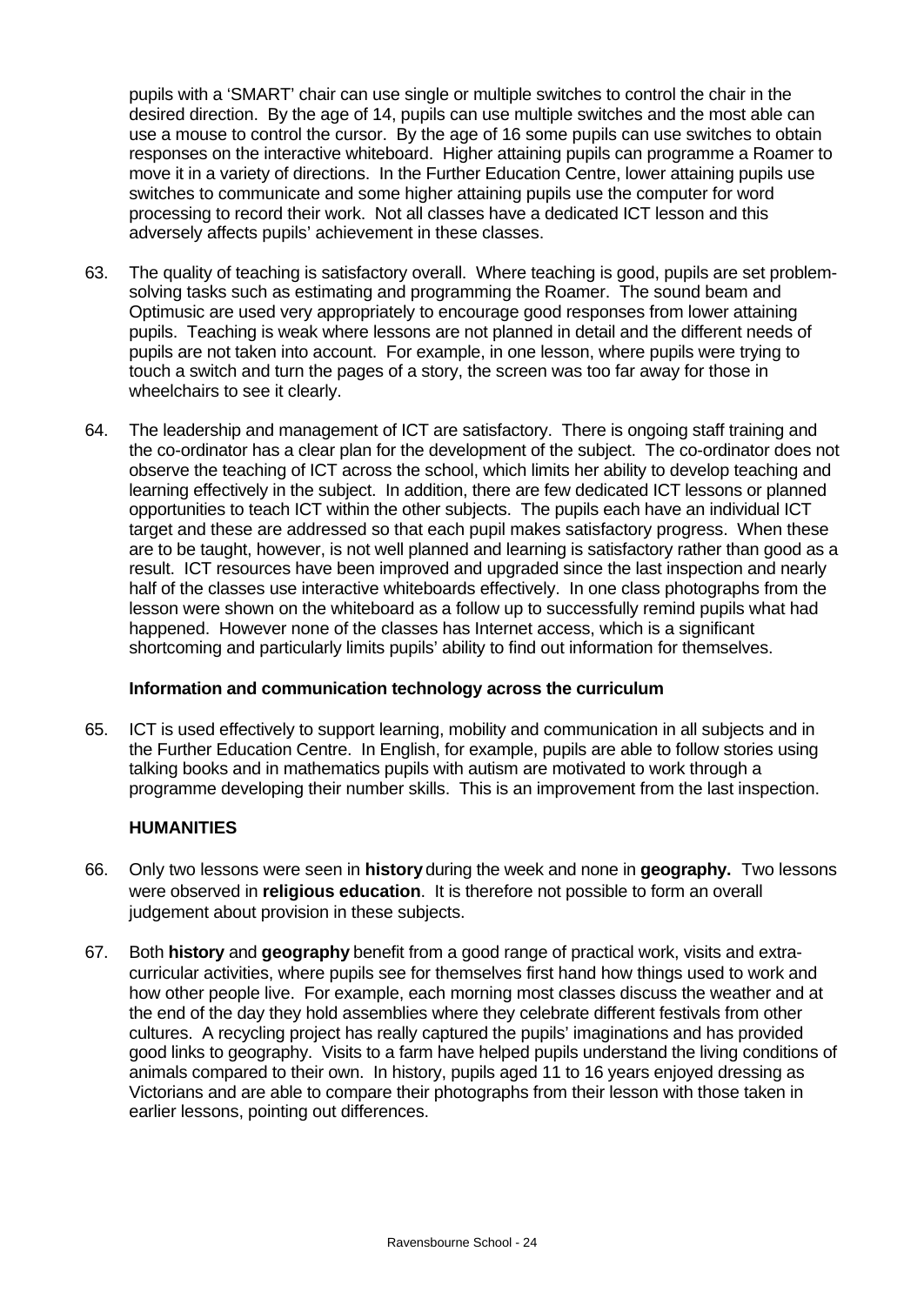68. Subject co-ordination has improved since the last inspection, with improved planning, regular staff subject meetings and monitoring of pupils' work. However it still lacks lesson monitoring to help improve the quality of teaching and learning further. Planning has also improved, with an appropriate range of topics, but the subject still lacks detail of how and when humanities should be taught. In addition the timetable does not ensure that each class receives enough history or geography over time.

# **Religious education**

Provision in religious education is **satisfactory**.

# **Main strengths and weaknesses**

- Pupils enjoy celebrating and learning about festivals from Christianity and all the major world religions.
- Planning for religious education is not consistent across the school. As a consequence, some pupils do not receive the same high quality of teaching in lessons as others.
- The progress and achievement of pupils is assessed effectively using the 'P' scales.

### **Commentary**

69. Celebration of the different religious festivals from around the world is good. In the primary classes in lively lessons they celebrate the Hindu festival of Divali, make divas, listen to Indian music, dress up in saris and dance. There is an effective system now being used to track how well pupils are doing which is beginning to give a clearer picture of what needs to be improved. Draft subject planning is in place and some monitoring is being undertaken by the co-ordinator. Activities are included for all the six major world religions, and these provide a clear focus for teaching and learning. However, individual lesson plans do not always link in with the overall school plan for the subject, especially for pupils aged 11 to 19 years. For this reason subject coverage for this age group is weak. The school's policy for religious education is still in draft form and does not identify links with the local education authority's Agreed Syllabus for religious education, although it is clearly in line. Careful assessment in the majority of classes ensures that learning is built upon successfully from lesson to lesson. Progress since the last inspection, when religious education was not satisfactory, is satisfactory.

# **CREATIVE, AESTHETIC, PRACTICAL AND PHYSICAL SUBJECTS**

### **Music**

Provision in music is **good.**

### **Main strengths and weaknesses**

- Pupils achieve well because lessons are well adapted to their different learning needs.
- There are good resources and plenty of different experiences to meet the diversity of pupils' needs.
- The provision for music therapy and the use of the sound beam and 'Optimusic' are strengths.
- The subject is continuing to improve well.

### **Commentary**

70. Pupils are achieving well and making good progress. Work is well adapted to their needs, varied and interesting. For example, pupils in Years 3 and 4 make good achievement as they experience fast and slow rhythms in singing. There are good resources to meet a variety of needs with a wide range of instruments. For example, in Years 5 and 6 pupils work regularly with the 'sound beam' and have singing lessons with the whole school accompanied by guitar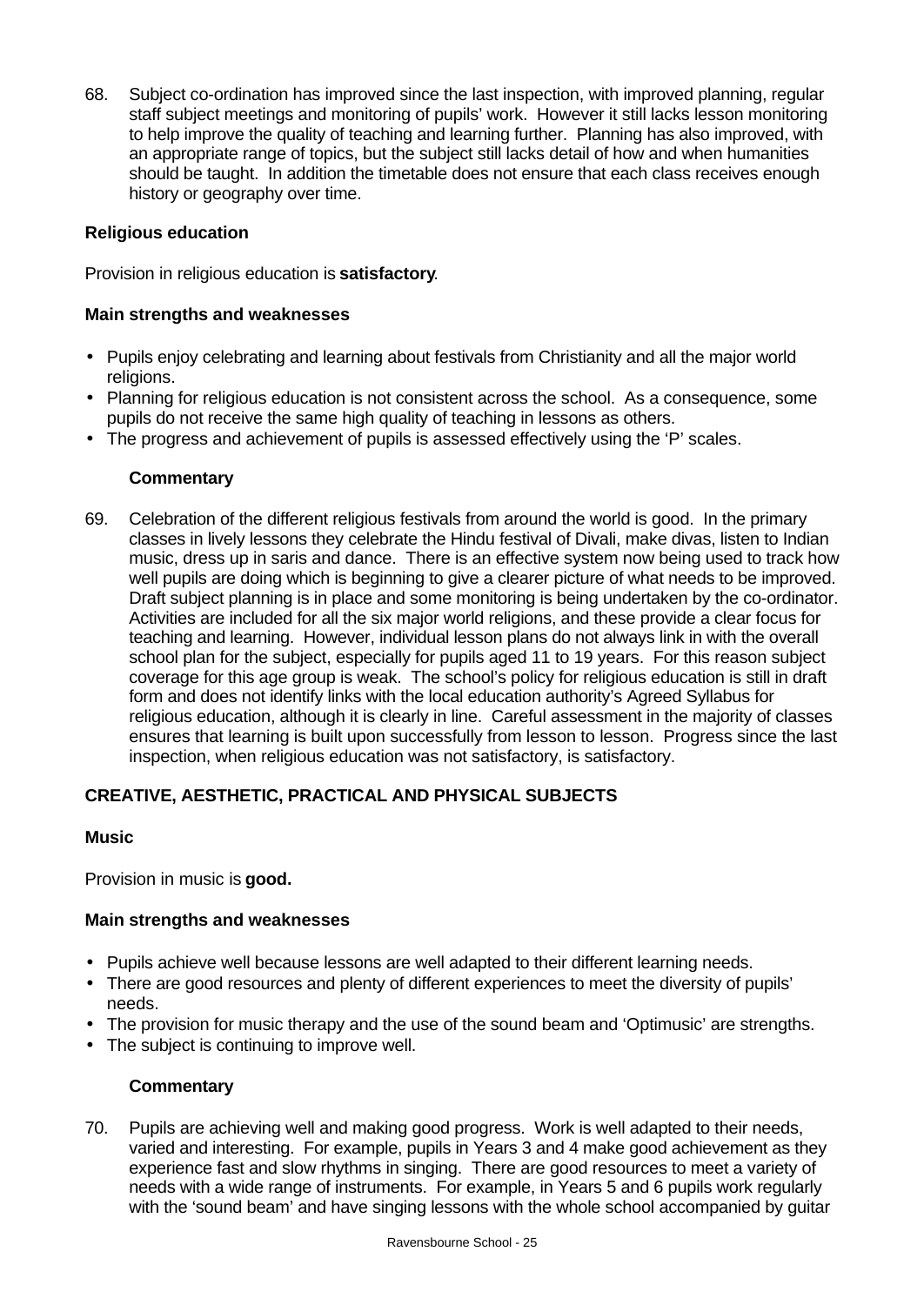and tapes. The wide range of experiences provided includes listening to music performed by single instruments, cello, guitar and piano. In Years 7 to 11 they listen and respond to popular music, for example Reggae and Indian music, as well as enjoying visits from the Mozart Players. Good links are made with other subjects, for example one lesson involving Years 1 and 2 pupils used percussion instruments for their songs in mathematics. There is good evidence to show that pupils with complex needs are fully involved in the full range of musical experience and more able pupils are challenged.

- 71. Teaching is good and key strengths include the consistent use of symbol cards for communication, the teachers' good knowledge of the pupils so that they are able to match the work to the pupils' needs, and the good work of teaching assistants with individual pupils. The work of the music therapist with individual pupils in the therapy room is of high quality. For example, one pupil who cannot see was able to respond rhythmically to music with a sense of security and enjoyment.
- 72. The co-ordinator monitors the planning of work and has clear ideas for future development, including staff training and an increase in performing music to extend pupils' skills further. In addition a 'Sound About' course has been organised to further meet the needs of pupils with more complex learning difficulties at primary level. All of this shows good capacity to continue developing and improving a strong part of school provision.
- 73. The good progress made at the time of the last inspection has been maintained and subject planning is now in place alongside improved assessment.

# **Art**

Provision in art is **good.**

# **Main strengths and weaknesses**

- The school's involvement with the Courtauld Gallery and other community projects gives pupils a very wide range of opportunities to explore art in many forms.
- Teaching is good in art and, as a direct result of this, pupils' achievements and the progress they make are good.
- Planning for art is not consistent throughout the school and opportunities are missed to enhance pupils' creative skills and abilities.

- 74. The good quality of teaching and learning is a result of effective planning, good subject knowledge by the teachers and the wide range of art resources used effectively supported pupils' learning. There are a wide range of experiences provided using different media such as exploring stripe patterns, making dots and tone pictures of animals and hand and leaf prints using a range of colours. The quality of work around the school is good, with lovely examples of 'splatter' paintings and fireworks in one upper primary class. Pupils aged 15 to 19 years show very good achievement, using prints of themselves to create a very good montage of photographic fragments. All pupils achieve well, and higher attaining pupils produced highquality pictures in the style of Picasso. Pupils with autistic spectrum disorders and those with severe learning difficulties are able to take part in lessons because they are very effectively supported by the teaching support assistants.
- 75. Superb work in 3-dimensional form on the theme of 'The Dance' by Andre Derain decorates one of the corridors. This work was, and still is, supported by an artist from the Courtauld Gallery in London. All classes have received one day of the artist's time in connection with this project. Pupils in one secondary class explored the artist's use of three colours, red, green and yellow, in their classroom display and created a dramatic work of art. Other good examples of artwork include work undertaken as part of 'Grounds Week', when each pupil from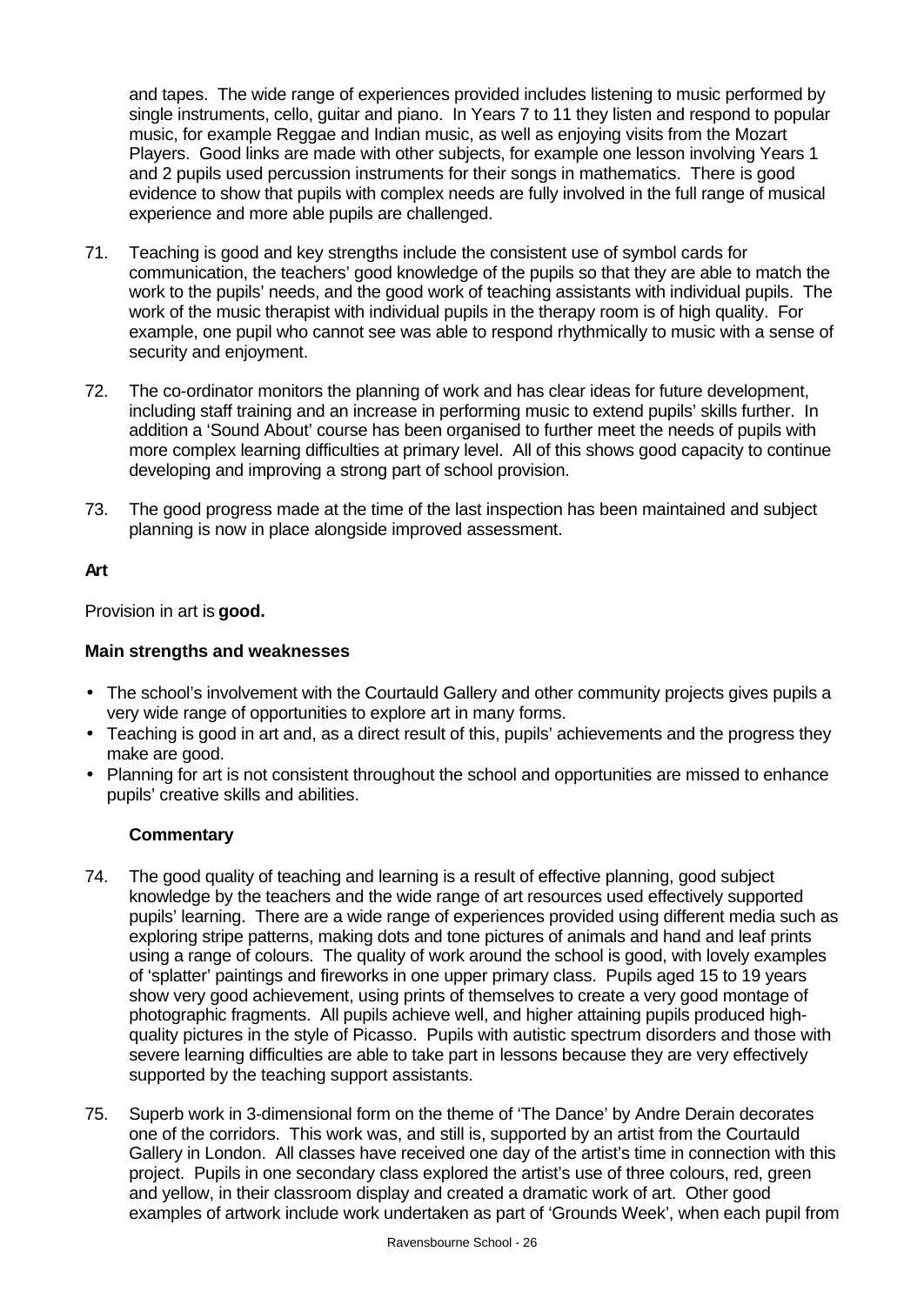every class painted a stone to lay in cement outside the Further Education Centre classrooms in the shape of a caterpillar. Other community-linked projects include art sessions taken by a visiting artist from Heritage Arts and visits to the Colourscope Festival by two classes.

- 76. The co-ordinator provides good leadership and management of the subject. The range of art being covered in each class is being monitored, but no systematic monitoring of teaching and learning is taking place. Although planning is good in the lessons observed, it is clear from scrutinising the monitoring files that art is not consistently planned for throughout the school, and opportunities at times are therefore missed to enhance pupils' creative skills and abilities. Opportunities, however, are provided for teachers and teaching assistants to attend training in art. For example, twenty-one members of staff attended a workshop on African art last year and the co-ordinator has attended a range of courses, including use of ICT in art and Aboriginal art. Progress since the last inspection is overall satisfactory.
- 77. Only two **design and technology** lessons were observed, one in food technology and one in design and technology. Pupils' work and teachers' planning were scrutinised, but no overall judgement was made. Pupils are gaining appropriate experiences using a range of material and a variety of techniques. Imaginative tasks result in some good work. For example, pupils aged 5 to 7 years have made models of their favourite playground equipment and pupils aged 7 to 11 years have designed and made boats before launching them on the sea. In food technology, pupils aged 11 to 14 years begin to learn how to look after themselves well by making simple snacks such as pancakes. Pupils aged 14 to 16 years focus their attention on cooking to become independent such as making sandwiches and using a variety of toppings for toast. In one lesson, weak planning resulted in unsatisfactory learning because the lesson was far too long and pupils were not able to maintain their concentration.
- 78. Overall there has been satisfactory improvement in the subject since the last inspection. There is now an appropriate scheme of work and there is a separate food technology room, although this is of limited quality for older pupils.

### **Physical education**

Provision in physical education is **good**.

#### **Main strengths and weaknesses**

- Pupils' enjoyment and participation in swimming is good and swimming is highly accessible to all.
- Planning is now firmly in place but there is no monitoring of teaching.
- The school hall is small and there are limitations to the use of large equipment.
- The provision for games is very good but gymnastics and dance are less well established.
- The school has won the Activemark award.

#### **Commentary**

79. Few lessons were observed and no overall teaching judgements are provided. The school provides good access to swimming for pupils with autistic spectrum disorders, resulting in those with severely challenging behaviour working well. For example one boy was able to swim the length of the pool using floats and the whole class showed a strong sense of enjoyment and made good progress. The school uses outside agencies very effectively and a 'Sherborne' movement session for mixed age groups was very exciting. Pupils co-operated fully and worked hard on their tasks and through this are provided with good opportunities for social as well as physical development. However, the overall size of the group resulted in difficulties in ensuring that every pupil was fully challenged. In all three lessons the pupils' attitudes were good and all pupils were fully included in the activities.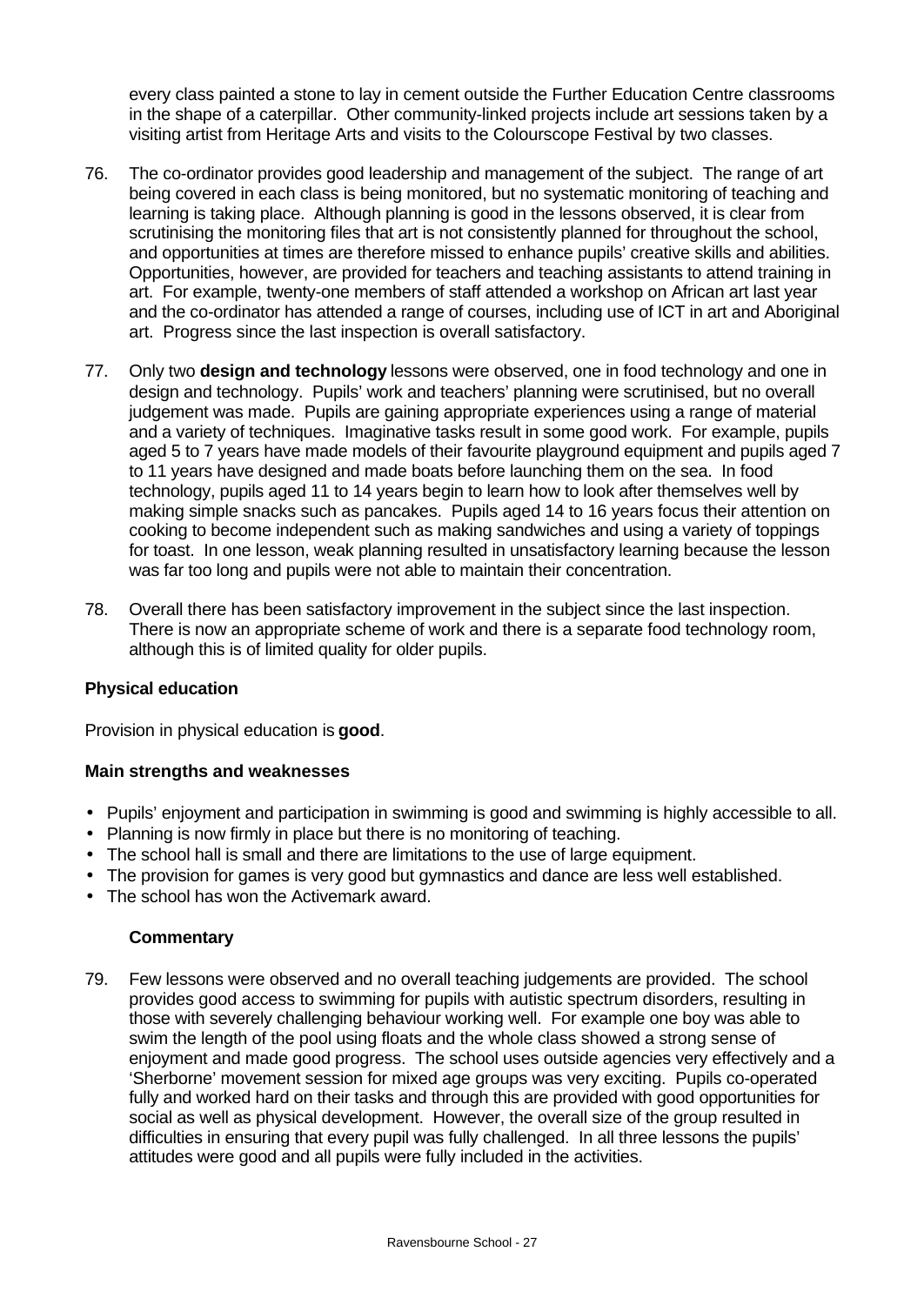- 80. The co-ordinator has very good subject knowledge and a strong sense of enthusiasm for the subject. This is reflected in the school's achievement of the Activemark award given for the high quality of pupils' physical education experiences. A good curriculum audit has been undertaken to point towards future development. There are, however, few opportunities to monitor teaching of the subject across the school and so develop teaching skills further. 'P' levels are available and show good progress in the subject.
- 81. There are good improvements since the last inspection, particularly the assessment of progress, and the planning now in place.

# **PERSONAL, SOCIAL AND HEALTH EDUCATION AND CITIZENSHIP**

Provision in personal, social and health education (PSHE) and Citizenship is **good.**

# **Main strengths and weaknesses**

- The opportunities for pupils to make choices and be as independent as they can be are very good.
- Pupils make good progress in their personal and social development.
- Planning for PSHE is not consistent across the school and this is leaving classes without full coverage of the teaching material.
- Pupils' progress and achievements are being effectively tracked using 'P' scales.

- 82. Both of the lessons observed were in the primary department and the quality of teaching and learning in these classes was very good. Citizenship, which is an integral part of PSHE, is planned for across all classes and age groups and has just been introduced into secondary classes. Pupils learn about personal, social and health education in a variety of ways throughout the school day. Pupils in the primary classes, for example, learn how to look after the pets and the differences between boys and girls. They learn about looking after themselves and personal safety. Older pupils have taken part in a re-cycling project and learn about their bodies and healthy living, including feelings and helping others. All pupils make choices whenever possible. They learn about right and wrong through everyday situations and following rules. Abundant opportunities are provided for learning about themselves and others when arriving at school in the morning, when playing together, having their snacks, eating their lunch and preparing for home time. Many lessons, for example PE, also provide opportunities for pupils to develop trusting relationships with others and to explore and learn about themselves. The school has introduced 'gender boxes' to help introduce sex education for older pupils.
- 83. The leadership and management of PSHE and Citizenship are good. Although Citizenship is at a very early stage in its development, a comprehensive policy is in place for this subject and planning has been updated. Drugs education is good. It has been a priority area for development and staff training put in place. As this subject was not reported on at the previous inspection, it is not possible to make judgements about progress since then.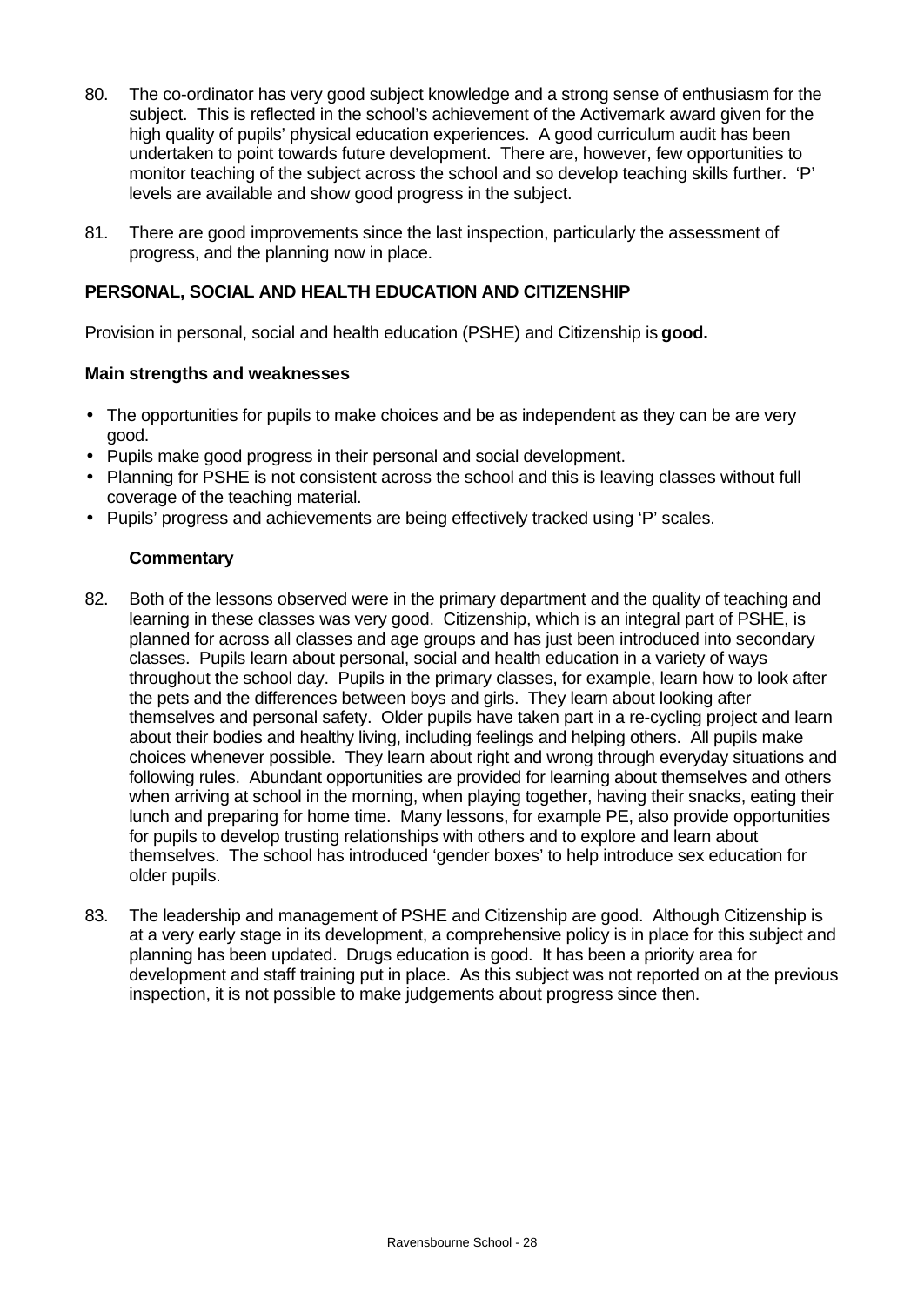# **SUBJECTS AND COURSES IN THE SIXTH FORM (FURTHER EDUCATION CENTRE)**

In the inspection seven lessons were observed, four in English, one in PE, one in art and one in community skills. Pupils' records and examples of work were scrutinised.

The Further Education Centre post 16 provision is **good**.

#### **Main strengths and weaknesses**

- The curriculum provided for the pupils is distinctive and appropriate to the level of needs.
- The quality of teaching and learning is consistently good with some very good lessons.
- Pupils have positive attitudes to learning.
- The accommodation is well presented and enhances teaching and learning.
- The courses offered to pupils are not accredited externally.
- Assessment in key skills is well established but not thorough enough to support lesson planning effectively.

#### **Commentary**

- 84. The Further Education Centre caters for pupils aged 16-19 years and also for three pupils aged 14- 16 years, for whom it is entirely appropriate. Pupils of all abilities achieve well. More able pupils show their good achievement by recognising daily newspapers and others are able to use switches so that they can participate in greetings in different languages including 'Rap' style hellos. Pupils have positive attitudes to learning. They are keen to work and enjoy being given daily responsibilities such as making drinks or being responsible for keys.
- 85. The quality of teaching is consistently good and is sometimes very good or excellent. In the best teaching, there is a lively approach by teachers and teaching assistants, which inspires pupils and enables them to make good responses. The staff take considerable care to make lessons age appropriate and lively modern music, mature, inviting artwork and good material of interest to teenagers such as football and food are key features.

### **Example of outstanding practice**

#### **A poetry lesson for pupils aged 14-19 with severe and profound learning difficulties where the teacher read a selection of poems to the pupils.**

One poem entitled 'Tiger Tiger' was read out rhythmically and all pupils held 'boom-whackers', (long tubes) making a hollow sound. The pupils responded well to the beat by smiling, vocalising and holding on to the beaters. A few pupils used aids with switches to give them a voice. The lesson was marked by excellent humour and team-work on the part of all staff. Pupils' thorough enjoyment was evident to see when they beat out time as the poem was read. The excellent teaching, with sensitive responses, was based upon very good individual knowledge of pupils' abilities, a lively motivating approach, which demanded pupils' attention and excellent use of signing, symbols and communication technology.

- 86. The assessment of pupils' work is well established and is satisfactory. Not enough detail is given, however, of what pupils know, understand and can do, particularly in key skills. Too often assessments record pupils' experiences rather than show how well they have achieved.
- 87. The post 16 department is effectively led and managed. The co-ordinator has sought to develop a wide range of experiences to help pupils develop and prepare for the next stage of their education. For example, pupils undertake work experience in the school, helping in classes and several attend a term's day release into a special work unit. Other work placements are in the community. In their last term pupils have one day a week at college, which is a good and developing provision. However, work is ongoing with the college to develop improved joint courses in literacy, numeracy, life skills and the world of work, which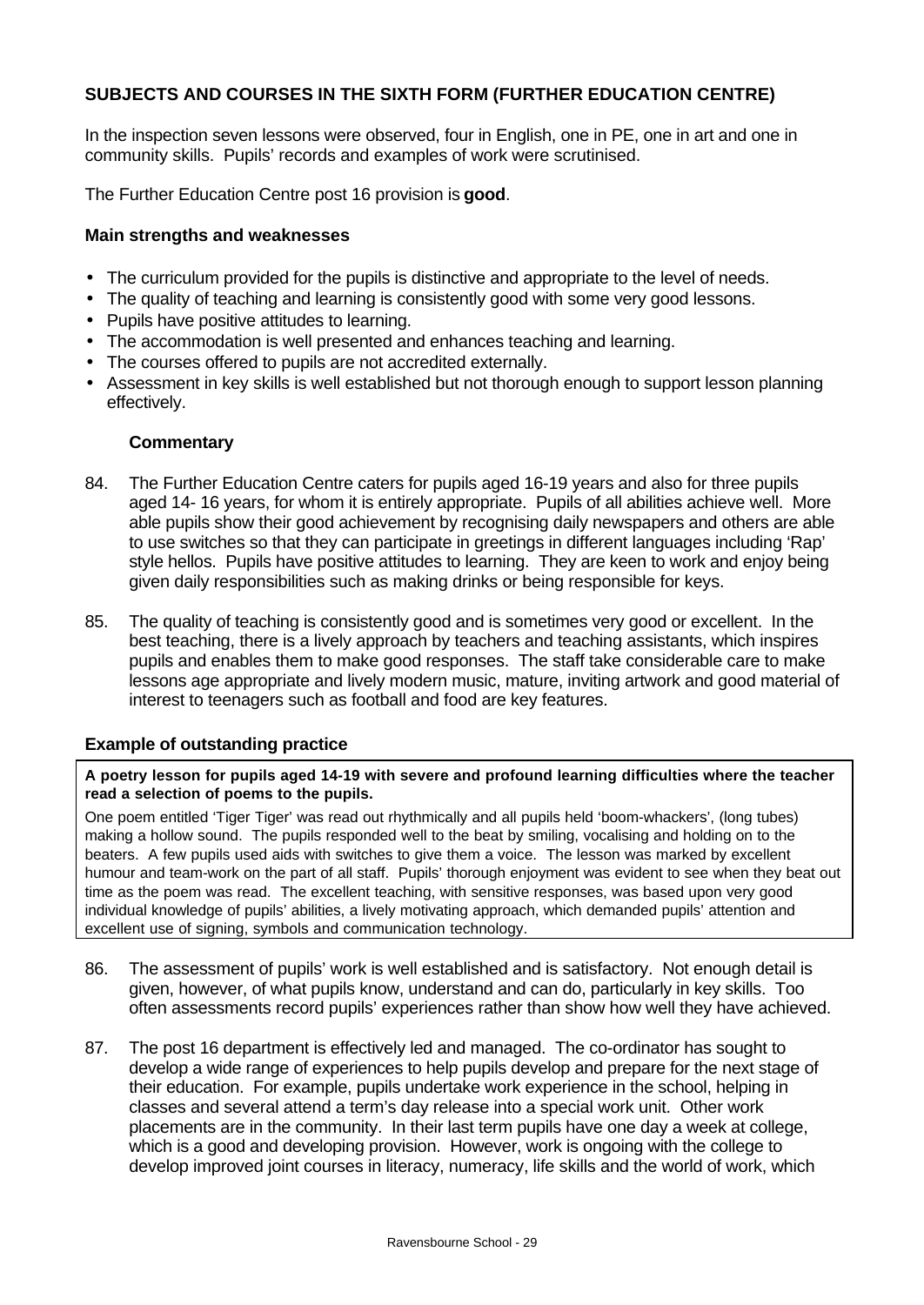are to begin after half term. The curriculum, whilst appropriate, varied and relevant, is not externally accredited and the school recognises that careful consideration is needed to develop qualifications in line with the college.

88. The improvement since the last inspection is good. Accommodation is much improved and the use of ICT is now satisfactory.